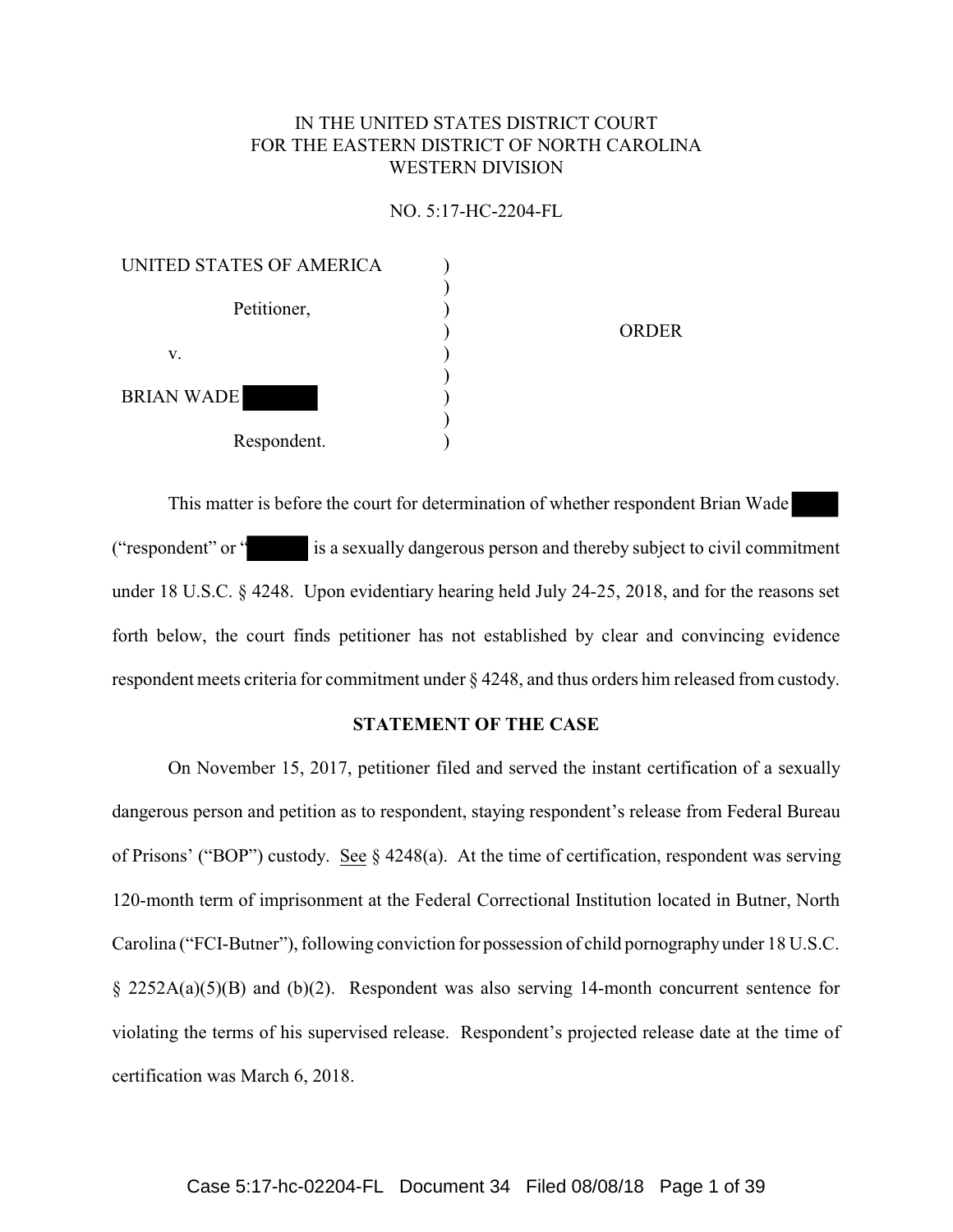Following certification, the parties filed expert reports as follows: 1) petitioner filed precertification report of Dr. Heather Ross, Ph.D., forensic psychologist at FCI-Butner, and Sumandeep Kaur, psychology intern, on November 29, 2017 (DE 8-1); 2) petitioner filed report of Dr. Hy Malinek, Psy.D., forensic psychologist in private practice and court-appointed examiner, on January 23, 2018 (DE 16-1); 3) respondent filed report of Dr. Joseph J. Plaud, Ph.D., forensic psychologist in private practice and defense examiner, on February 13, 2018 (DE 20).

On March 28, 2018, respondent moved to dismiss these proceedings, arguing § 4248 certification was not pursued within the four-year "catch all" statute of limitations applicable to civil actions under 28 U.S.C. § 1658, but conceding binding Fourth Circuit precedent forecloses such argument. On April 27, 2018, the court denied respondent's motion.

On July 17, 2018, the parties filed proposed findings of fact and conclusions of law.<sup>1</sup> On July 24, 2018, the court held the commitment hearing. At hearing, the parties stipulated that each examiner qualifies as an expert witness under Federal Rule of Evidence 702, and to the admissibility of all exhibits submitted in the parties' joint trial notebook. The court admitted such exhibits into evidence and heard testimony from the following witnesses: 1) respondent; 2) Dr. Malinek; 3) Dr. Ross, and 4) Dr. Plaud. The parties' joint trial notebook contained numerous exhibits, including, among other items, the expert reports identified above, respondent's October 8, 2009, presentence report (Pet'r's Ex. 6); respondent's July 3, 1996, presentence investigative report (Pet'r's Ex. 9); respondent's criminal records (Pet'r's Exs. 5, 7-8, 10-12); respondent's BOP disciplinary record (Pet'r's Ex. 13); respondent's deposition transcript (Resp't's Ex. 3); and respondent's BOP

<sup>1</sup>Respondent filed amended proposed findings of fact and conclusions of law on July 18, 2018, to account for additional criminal conviction the parties recently discovered.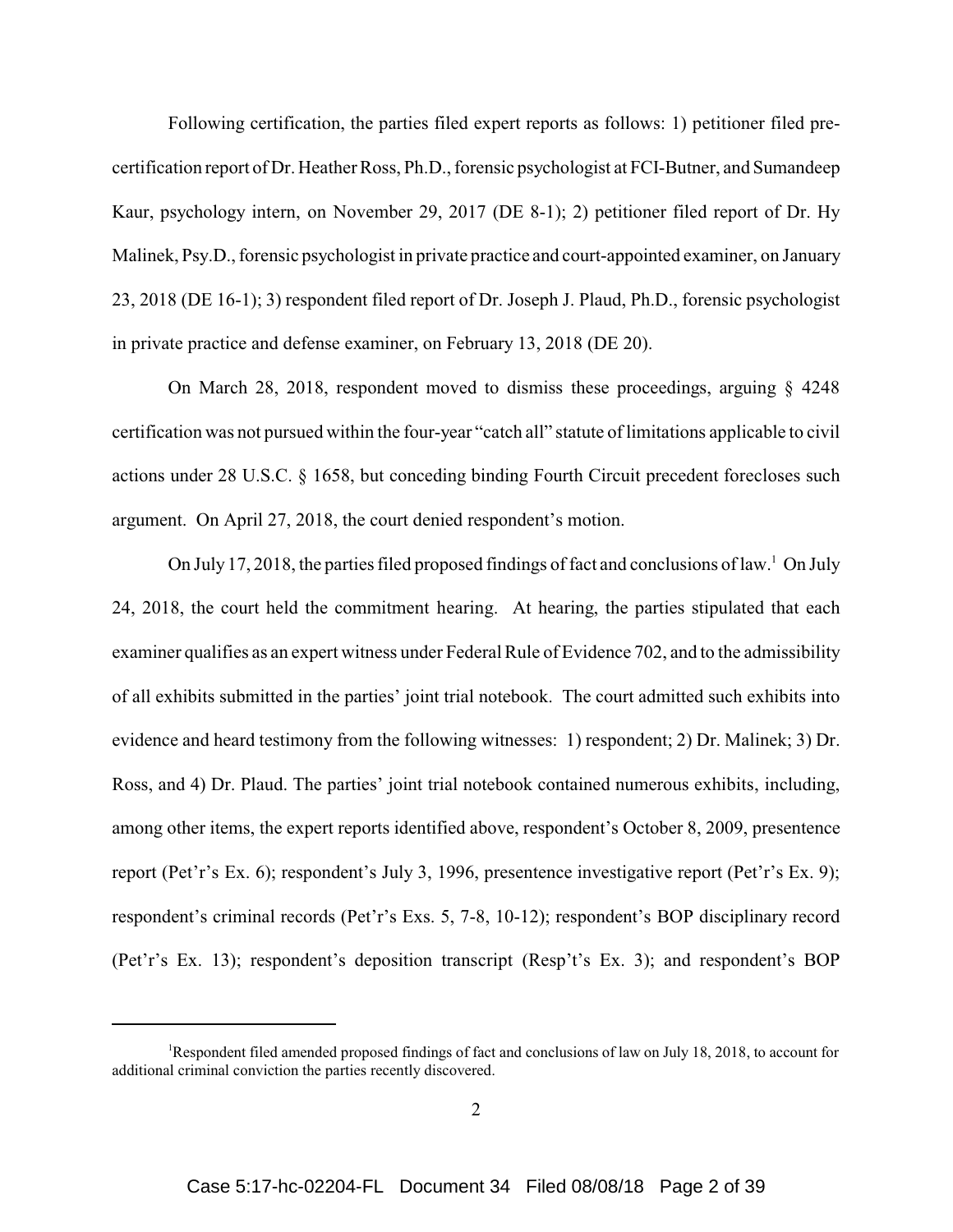employment, health, and additional disciplinary records (Resp't's Exs. 5-12, 15-19).

# **FINDINGS OF FACT**

The court derives the following description of respondent's background, including his sexual offense history, relationship/sexual history, prior community release and sex offender treatment, psychiatric and substance use history, and incarceration history, from the experts' reports and other documentary evidence, including respondent's BOP records and his presentence reports. Reference also is made to respondent's testimony at the commitment hearing.

While the meaning of certain actions taken by respondent are sharply debated, there generally is no dispute as to the fact of the occurrences described and where any exists, the court notes such dispute.

### A. Personal History

Respondent, 57, was born in Centralia, Washington on June 18, 1961, to Wesley Glenn and Behulah May now Hedgers. (Malinek Report (DE 16-1) at 15). He was the youngest child of six siblings, which included one sister and four brothers. (Id.) Respondent's parents separated when he was 5 years old, and the children lived with their mother after the divorce. (Id.) Respondent's mother remarried shortly after the divorce. (Id.) Respondent reported his mother and stepfather were both severe alcoholics and his stepfather was physically abusive, from the time he came to live with respondent until respondent left the home when he was 11 or 12 years old. (Plaud Report (DE 20) at 5). Respondent also reported his oldest brother, Kerry, sexually molested him from his earliest memories until he was 13 years old. (Id at 6). Kerry molested respondent frequently, including fondling and performing oral sex on him. (Id.) Respondent also reported he was sexually molested by an adult male neighbor on two occasions. (Id. at 7). The neighbor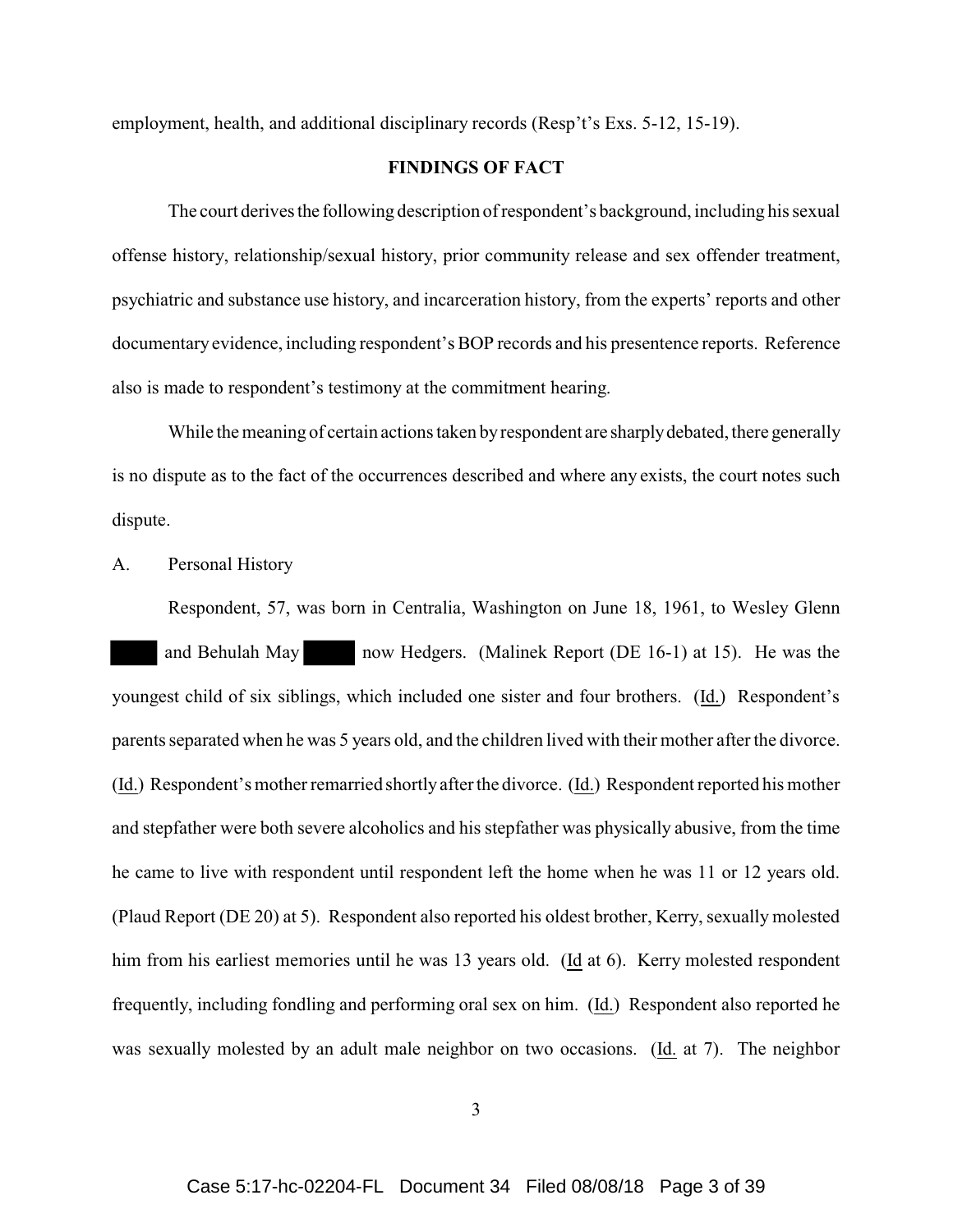performed oral sex on him and gave him pornography. (Id.)

Respondent was placed in a boys home for troubled youth when he was 11 or 12 years old, after he committed multiple burglaries. (Id. at 5). At hearing, respondent testified he had a positive experience at the boys home, though at age 13 he was sexually abused once by a male resident at the home. The perpetrator anally sodomized respondent and masturbated in front of him.Respondent left the boys home when he was 14 or 15 years old to live with a foster father, Robert T. Olson, who also managed the boys home. (Malinek Report (DE 16-1) at 16). Respondent reported a warm and healthy relationship with Mr. Olson, primarily because Mr. Olson did not judge him for being homosexual. (Id.) When he was 16 years old, respondent wrecked an automobile Mr. Olson gave him, and ran away to live in San Francisco. (Plaud Report (DE 20) at 5). After a brief stay in San Francisco, respondent returned to the boys home for approximately six months, at which time he was declared legally emancipated. (Id.) Respondent spent the next several years, from approximately age 17 to 19, traveling the country, residing for brief periods in Washington State, Mexico, Oregon, Florida, California, Texas, Louisiana, Illinois, and New York. (Id.) Respondent engaged in prostitution to support himself during these travels. (Id. at 6).

Respondent dropped out of high school in the 10th grade, but earned his General Equivalency Diploma ("GED") in 1997 while incarcerated. (Id.) In 1986, at age 25, respondent moved to Portland, Oregon, where he worked as a stereo installer, service attendant at a gas station, in the fast food industry, and as a ship painter. (Id.) In 1988, respondent moved to Mexico City to avoid sentencing on sex abuse charges (described below), and managed a grocery and liquor store there for approximately three years. (Id.) Respondent then moved to El Paso, Texas in approximately 1991, where he worked as a cook at various restaurants and a cashier at a convenience store until his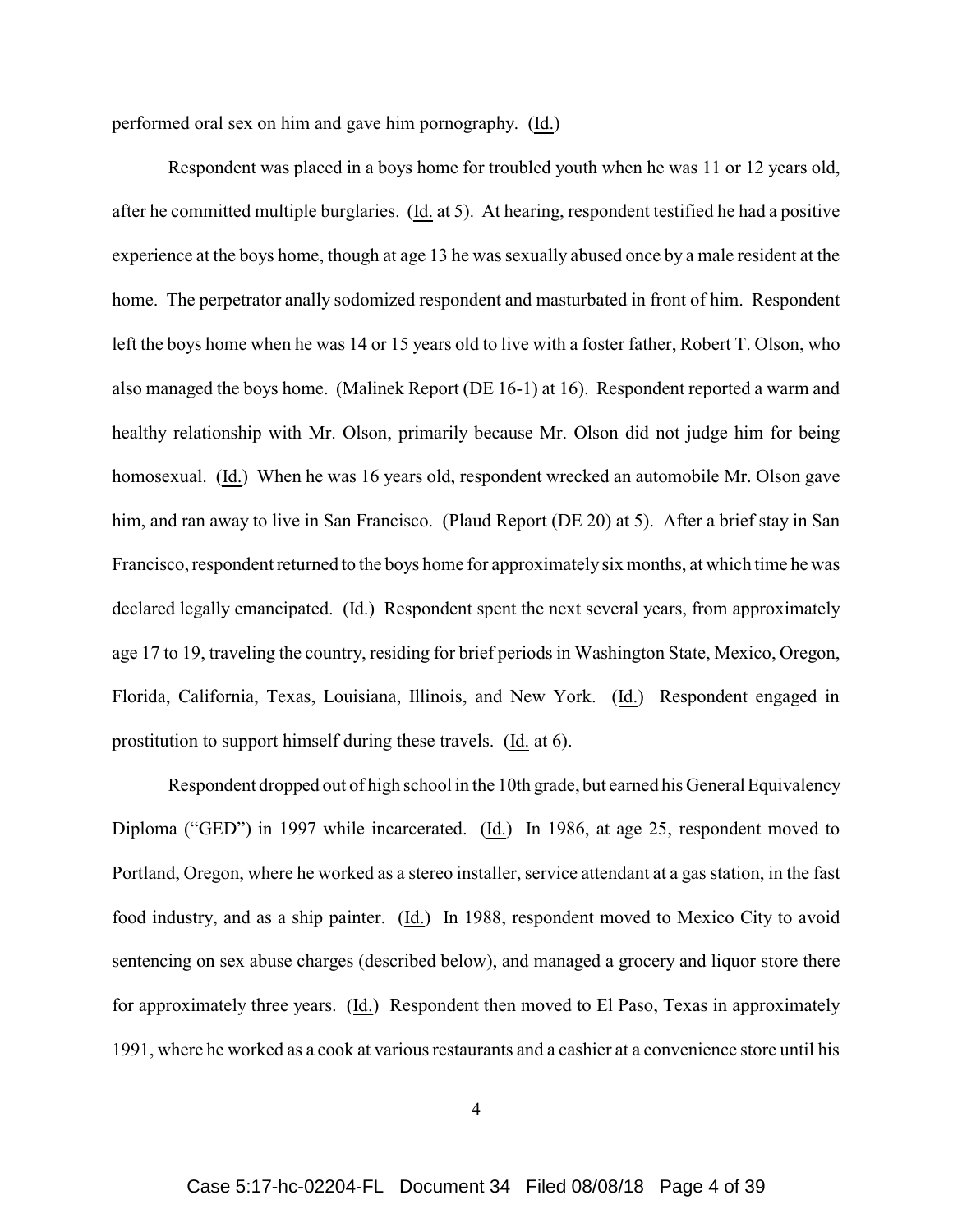1996 arrest. (Id.) With the exception of 30 months of supervised release between 2005 and 2007, respondent has been continuously incarcerated since 1996. During his 2005 to 2007 period of community supervision, respondent testified he was a full-time community college student, was employed part-time as a bartender and waiter, and later withdrew from school and took a full-time position as a cashier at a retail tobacco store.

Respondent stopped speaking to his father in the 1980s, and his father died in 2012. (Id. at 5). Respondent reports infrequent contact with his mother and one of his older brothers. (Id.) Respondent also reports a positive relationship with an aunt and uncle, though he does not plan to live with them if released. (Id.)

B. Sexual Offense History

1. 1987 - 1988 Offenses

Between August 1987 and October 1987, at age 26, respondent victimized a 13 year-old male ("J.W.") when he was living in Portland, Oregon. (Malinek Report (DE 16-1) at 6). According to police reports, J.W. stated he had known respondent for approximately three years before the abuse took place, and respondent had taken him to arcades several times. (Id.) J.W.'s mother allowed him to spend time with respondent because respondent represented he was from a local Big Brother mentor program, although respondent denies he told J.W.'s mother he was from the program. (Id. at 7). In August 1987, respondent took J.W. to a video arcade and then to his residence, where he paid J.W. \$10 to perform oral sex on him. (Id. at 6). Approximately a week later, respondent took J.W. to a movie, and then back to his residence, where he masturbated J.W. (Ross Report (DE 8-1) at 7). In October 1987, J.W. ran away from home and spent two nights with respondent. (Id.) On the second night, respondent reportedly performed oral sex on J.W. and placed his penis between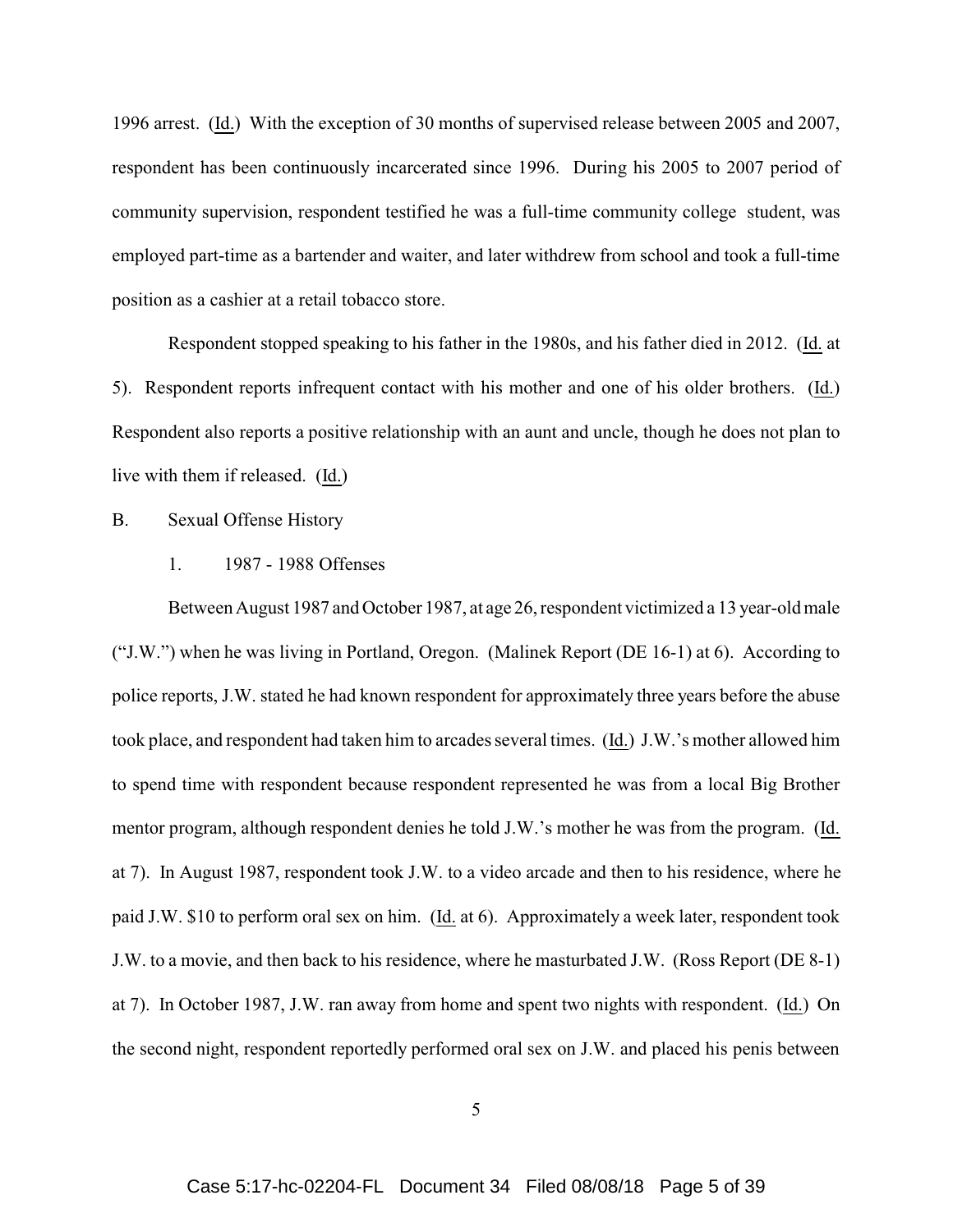the victim's legs. (Id.) In his interview with Dr. Malinek, respondent noted that he first met J.W. at a park, where he paid J.W. \$10 to perform oral sex on him in a public restroom. (Malinek Report (DE 16-1) at 7).

In late 1987, respondent also performed oral sex on a second victim, B.H., a 12 year-old boy and friend of J.W. (Id. at 6). Upon meeting B.H., respondent promised to take him and J.W. places and purchase toys and other items for them. (Ross Report (DE 8-1) at 8). Respondent took both victims to an amusement center and then drove them to his residence, $2$  where he allegedly masturbated himself to ejaculation in front of the boys and performed oral sex on both victims. (Id.) At hearing, respondent admitted these allegations and acknowledged B.H. was prepubescent.

In January 1988, another police report was filed against respondent, alleging he fondled or molested two young male victims, J.W. (the same victim described above) and W.L., both of whom were on runaway status. (Id.) J.W. reportedly introduced W.L., a 15 year-old male, to respondent, and in January 1988 the victims visited respondent's residence. (Id.) Respondent made several sexual advances towards the victims and molested W.L. by touching his penis. (Id.)

As a result of the Portland, Oregon police department's investigation into these allegations, respondent was indicted by state authorities on three counts of sodomy in the second degree and two counts of sexual abuse in the second degree. (Malinek Report (DE 16-1) at 7). In May 1988, respondent pleaded guilty to one count of sodomy in the second degree and one count of sexual abuse in the second degree and prosecutors dismissed the remaining charges. (Id.) Respondent absconded to Mexico prior to sentencing, and thus was not formally sentenced for these matters until November 2003. (Ross Report (DE 8-1) at 7-8). At that time, respondent received a sentence of 120

<sup>&</sup>lt;sup>2</sup>At hearing, respondent testified that he also abused B.H. in a park.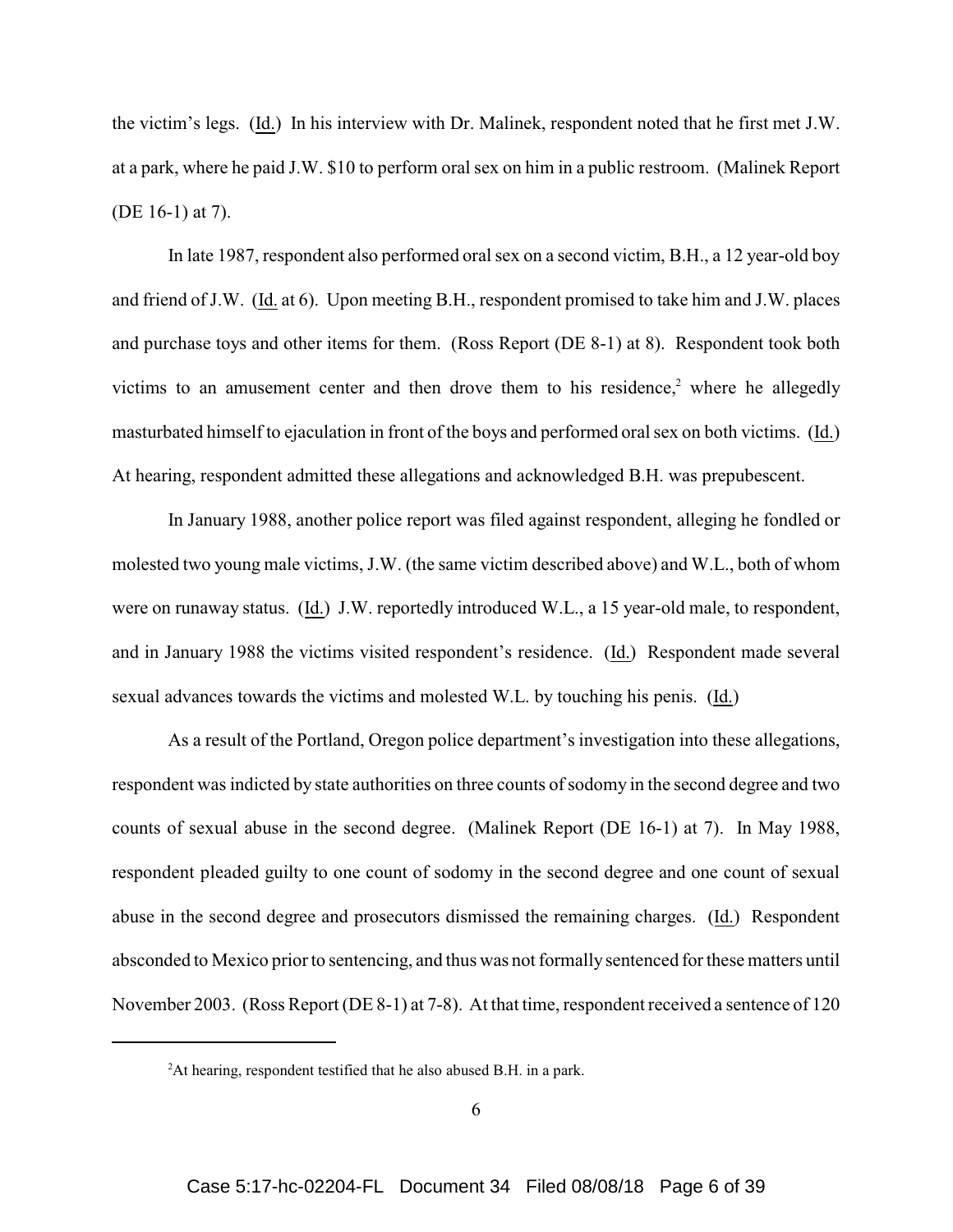months imprisonment and 60 months probation. (Id. at 8). Special conditions of probation included sex offender treatment and no contact with minor males. (Id.)

#### 2. 1993 Allegations

In 1992, respondent returned to the United States and settled in El Paso, Texas. In 1993, a 13 year-old male reported respondent approached him as he was waiting outside a library. Respondent allegedly invited the boy to his residence for lunch. (Malinek Report (DE 16-1) at 8). The boy refused, and respondent then offered to take the boy home so he could "touch his parts." (Id.) Police reports indicate respondent never touched the boy, and no charges were filed related to this incident. (Id.) Respondent admits he invited the boy to lunch but denies allegations that he made sexual advances.

# 3. 1995-1996 Offenses

In September or October 1995, respondent engaged a new victim, "L.C.," age 16, and provided him money, clothes, and other items in exchange for sexual acts. (Ross Report (DE 8-1) at 9). L.C., an undocumented male Mexican national, met respondent through "S.V." at the San Jacinto Plaza in El Paso, Texas, where respondent offered them \$10 to perform oral sex on the boys. (Id.) Respondent then took the boys to his apartment where he performed oral sex on them. (Id.)

 L.C. later returned to El Paso with his brother, A.C., and stayed with respondent for a week, during which time they engaged in sexual acts with respondent.<sup>3</sup> (Id.) During that week, L.C. and A.C. were asked if they would make a video with respondent for \$50. (Malinek Report (DE 16-1) at 10). Respondent performed sexual acts on the boys for the video, and respondent's co-defendant

<sup>&</sup>lt;sup>3</sup>A.C.'s age is listed as "not known" in the expert reports, but respondent has admitted he was between 14 and 17 years old. (Resp't's Proposed Findings (DE 30) at 4).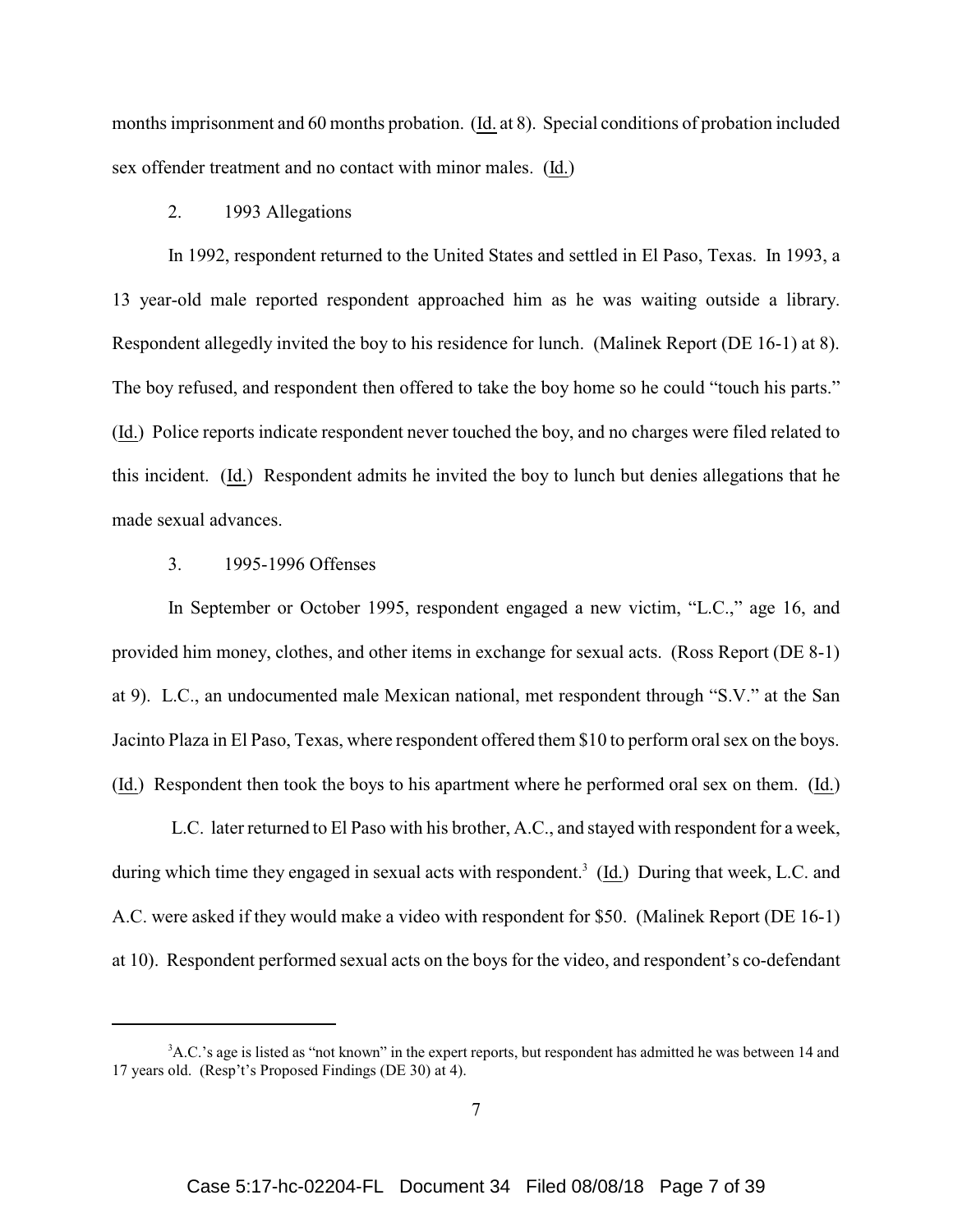("O'Brien") did the filming. (Id.) The film was taken in O'Brien's van in a Wal Mart parking lot. (Id.)

Thereafter, L.C. would periodically bring other underage male friends and family to respondent's home, and respondent would sexually abuse those boys as well. (Id.) For example, L.C. brought both "C.B." and "B.P." to respondent's apartment and stayed with him for approximately 30 days. (Id.) Respondent anally sodomized and performed oral sex on C.B., and B.P. anally sodomized respondent. (Id.) Respondent provided the victims with money and clothing. (Id.) L.C. later brought his brother "B.C." to respondent's home. (Id.) Respondent fellated and fondled B.C. and L.C. and provided the victims money and clothing. (Id.)

In January 1996, the El Paso police department and Immigration and Naturalization Service ("INS") began investigating respondent after receiving reports he was living with a 15 year-old male undocumented Mexican national and was producing child pornography. (Id. at 9). In January 1996, the El Paso police department conducted a traffic stop on respondent, and discovered two juvenile males in his vehicle. (Ross Report (DE 8-1) at 9). The juveniles were turned over to U.S. Border Patrol agents, and respondent was permitted to leave, but officers continued surveillance of respondent's activities. (Id.) That same day, officers observed him in downtown El Paso speaking with "J.G.," a young male who appeared to be in his early teens. (Id.) Authorities later observed J.G. leaving respondent's residence and detained him for questioning while respondent was arrested. (Id.) J.G. reported he was 14 years old, and respondent had anally sodomized and fellated him. (Id.) Upon questioning, respondent admitted he had sex with J.G. (Id.)

During his arrest, officers also met "P.R.," a young male who reported he was 15 years old and had been living with respondent for several years. (Malinek Report (DE 16-1) at 9). P.R. stated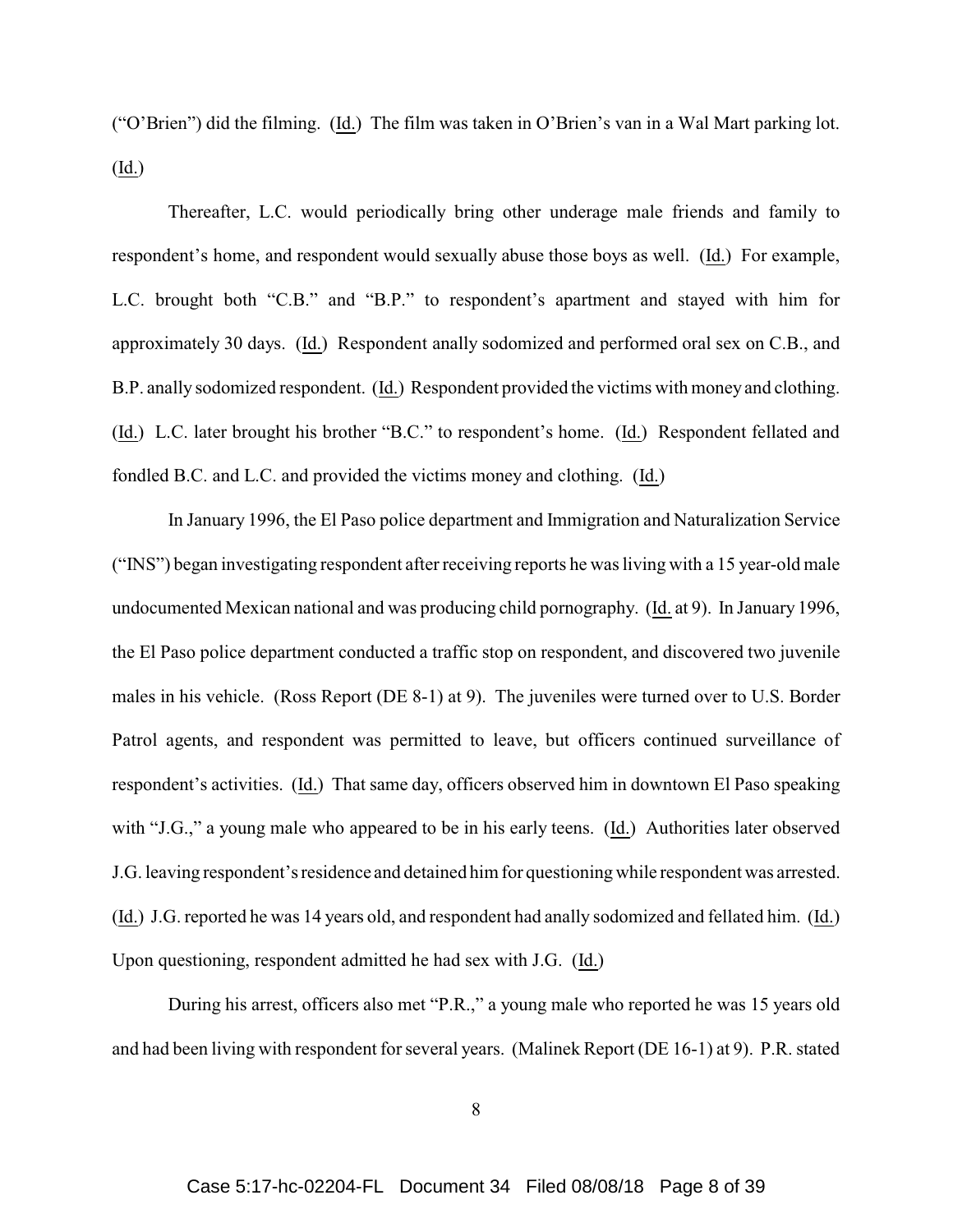he met respondent at the San Jacinto Plaza area in El Paso, where respondent had approached him and offered to buy him food. (Id.) P.R. disclosed respondent had engaged in sexual acts with him, but he was not clear about when those sexual acts began. (Id.) P.R. further stated that respondent and O'Brien gave him a video game system and cash in exchange for sexual acts with O'Brien. (Id.)

During search of respondent's residence, respondent showed officers the homemade video described above, depicting homosexual acts between respondent and several minors. (Id.)

At the time of his arrest, respondent admitted he sexually abused P.R., B.C., and L.C. (Id. at 10). He also admitted he possessed a copy of the video of respondent performing sexual acts on L.C. (Id.) Dr. Malinek also questioned respondent about these charges. Respondent claimed that he was primarily picking up young males at the San Jacinto Plaza at the behest of O'Brien, who produced child pornography, had sex with the children, and paid respondent to approach potential victims and arrange sexual encounters with O'Brien. (Id. at 12). Respondent also stated that he "had nothing to do with the filming" but acknowledged he had sex with the boys in the video. (Id.)

In February 1996, respondent was charged with a number of federal offenses related to exploitation of children and producing child pornography, and ultimately pleaded guilty to aiding and abetting the persuading, inducing, enticing, and coercing of minors to engage in sexually explicit conduct for the purpose of producing visual depictions of that conduct. (Ross Report (DE 8-1) at 10). On July 23, 1996, respondent was sentenced to 104 months imprisonment, and a three-year term of supervised release. (Id.) Conditions of supervised release included: 1) shall not own or possess firearms or destructive devices; 2) shall participate fully and attend sex offender counseling programming; and 3) shall refrain from unlawful use of a controlled substance and submit to drug testing as required by the probation officer. (Id.)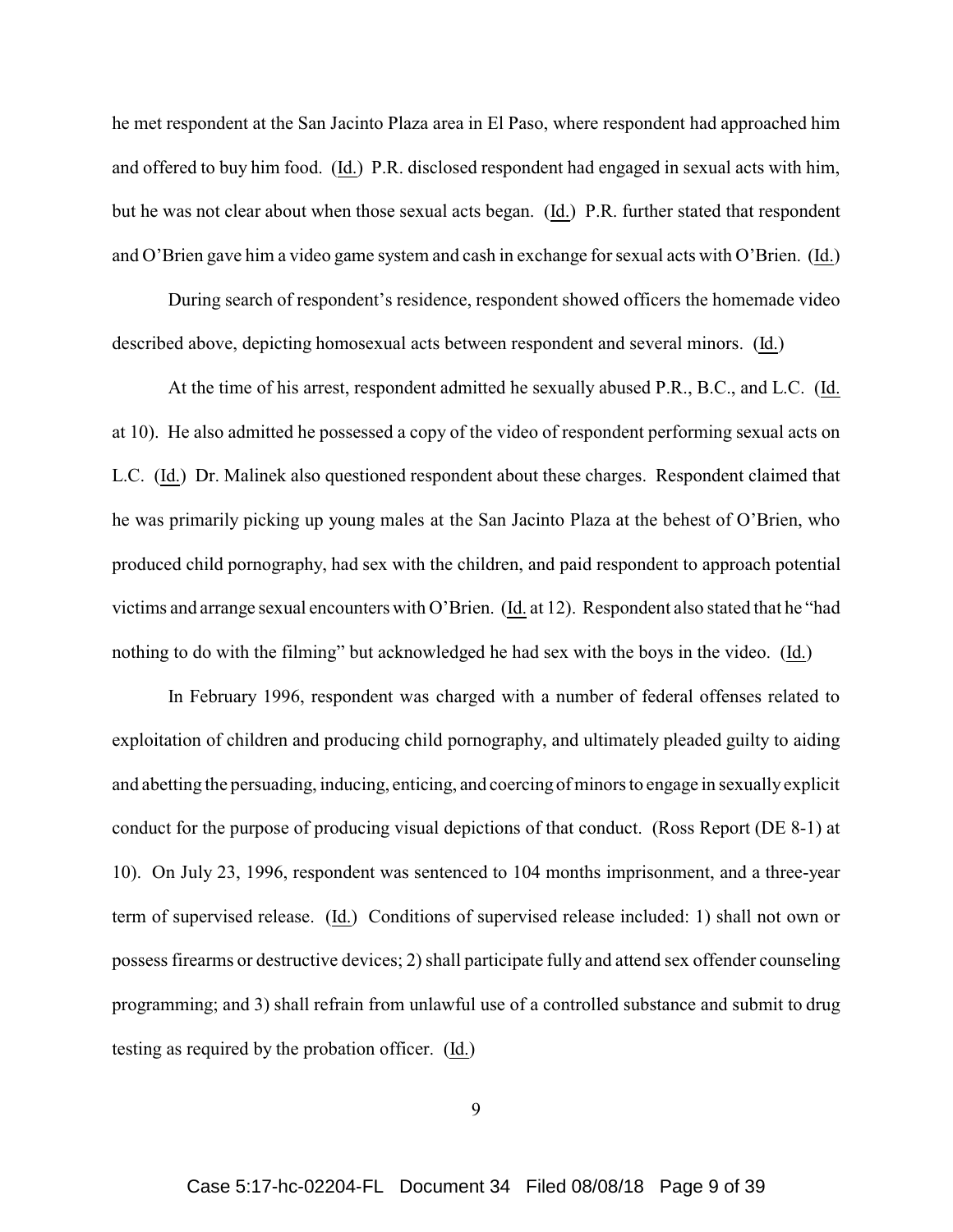In addition, as a result of the conduct described above, respondent pleaded guilty in Texas state court to indecency with a child in the third degree, and was sentenced to 12 years imprisonment, to run concurrent to his federal sentence. (Resp't's Proposed Findings (DE 30) at 5).

#### 4. 2006 Allegations

Respondent completed his state and federal terms of imprisonment on January 4, 2005, and began serving his three-year term of federal supervised release and state parole in Portland, Oregon. (Ross Report (DE 8-1) at 11). In late 2006, the Portland, Oregon police department began investigating respondent after receiving reports he was having sex with certain unidentified "street kids." (Malinek Report (DE 16-1) at 13). Respondent passed a polygraph examination regarding this incident and no charges were filed. (Id.) Respondent denies these allegations.

# 5. 2007 - Instant Offense

In July 2007, respondent's probation officer received reports respondent was showing child pornography on a personal computer at his residence and elsewhere. (Id.) Authorities searched respondent's residence and found the following items: 1) 90 images of suspected children engaged in sexually explicit conduct and 17 videos of suspected children engaged in sexually explicit conduct, on his computer; 2) 50 sexually explicit files depicting images of prepubescent children's exposed genitals and children engaged in sexual activity with other children, and approximately 140 sexually explicit images of young males appearing to be over the age of 12, though many appearing to be minors, on certain flash drives; and 3) approximately 120 images of children or suspected children engaged in sexually explicit acts on a thumb drive. (Id. at 13-14). Additionally, the thumb drive contained at least two videos depicting prepubescent children engaged in sexual acts. (Id. at 13). The filenames for the images/videos contained words such as "preteen" and "PTHC" (pre-teen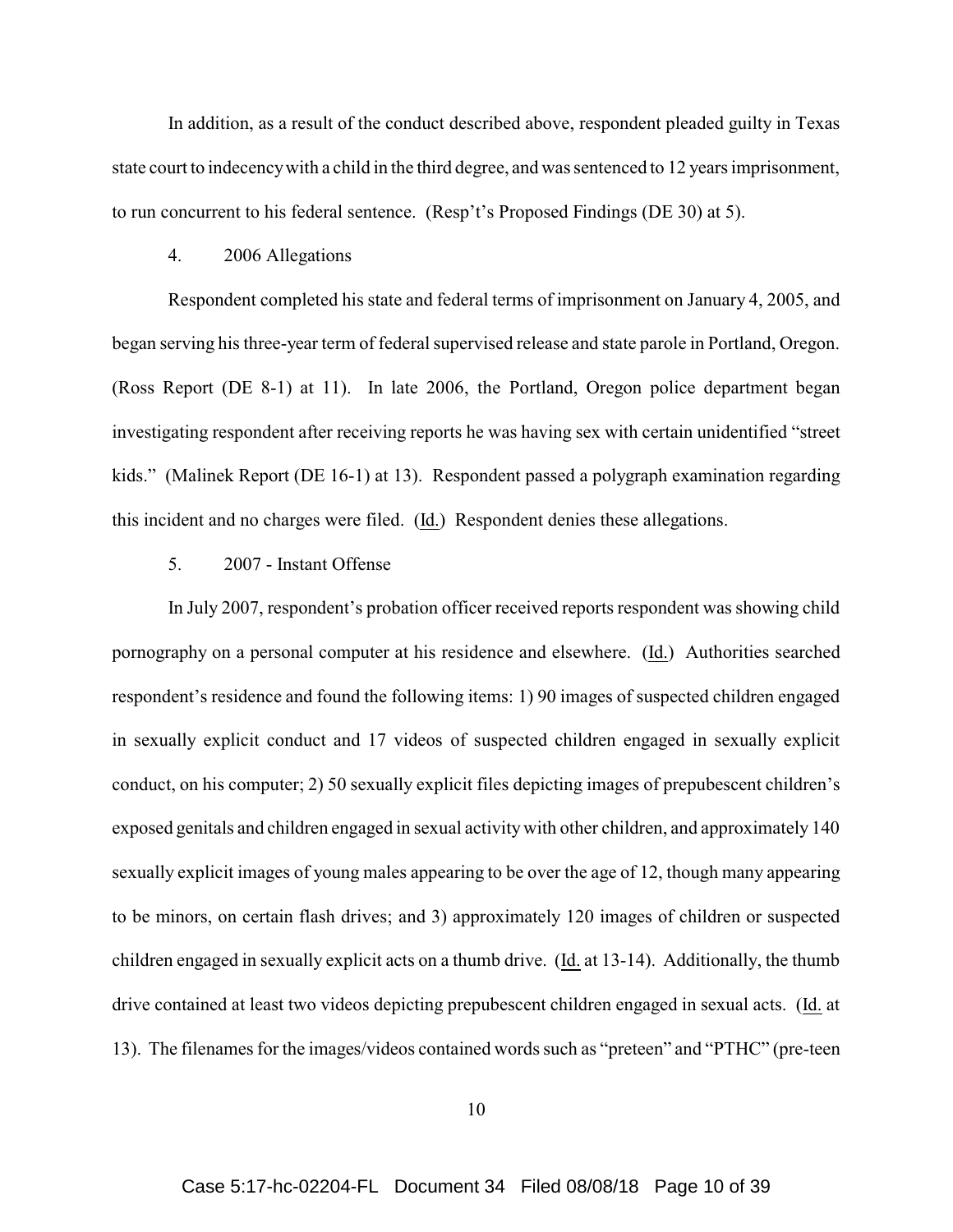hardcore). (Pet'r's Proposed Findings (DE 28) at 6-7).

During the search of his home, authorities seized toys, stuffed animals, candy, condoms and electronic devices. (Plaud Report (DE 20) at 11). In his interview with Dr. Plaud, respondent stated that the candy was for his own consumption, and the toys and stuffed animals were for an art project.

(Id.)

On July 18, 2007, respondent was arrested for possession of child pornography and, after serving 14 months in state custody for violating the terms of his parole, he was indicted on federal child pornography charges in the District of Oregon. (Malinek Report (DE 16-1) at 13-14). Respondent pleaded guilty to possession of child pornography and was sentenced to a term of 120 months imprisonment in BOP custody, a concurrent term of 14 months imprisonment for violating the terms of his supervised release, and a five-year term of supervised release. (Id.; Ross Report (DE 8-1) at 11-12). Special conditions of his supervised release include the following:

The defendant shall cooperate in the collection of DNA as directed by the probation officer, if required by law.

The defendant shall register, if required by law, with the state sex offender registration agency in any state where the defendant resides, is employed, carries on a vocation, or is a student and shall provide written notification of compliance with this condition as directed by the probation officer.

The defendant shall participate in a sex offender assessment and treatment program, as directed by the probation officer. The defendant shall abide by all rules and requirements of such program. This assessment and treatment program may include the use of the polygraph to assist in case planning and case monitoring.

The defendant shall have no contact with minors (in person, by telephone, through correspondence or a third party) unless approved by the probation officer and the Court.

The defendant is prohibited from being present within 100 feet of places where minor children under the age of 18 congregate, such as playgrounds and schools, unless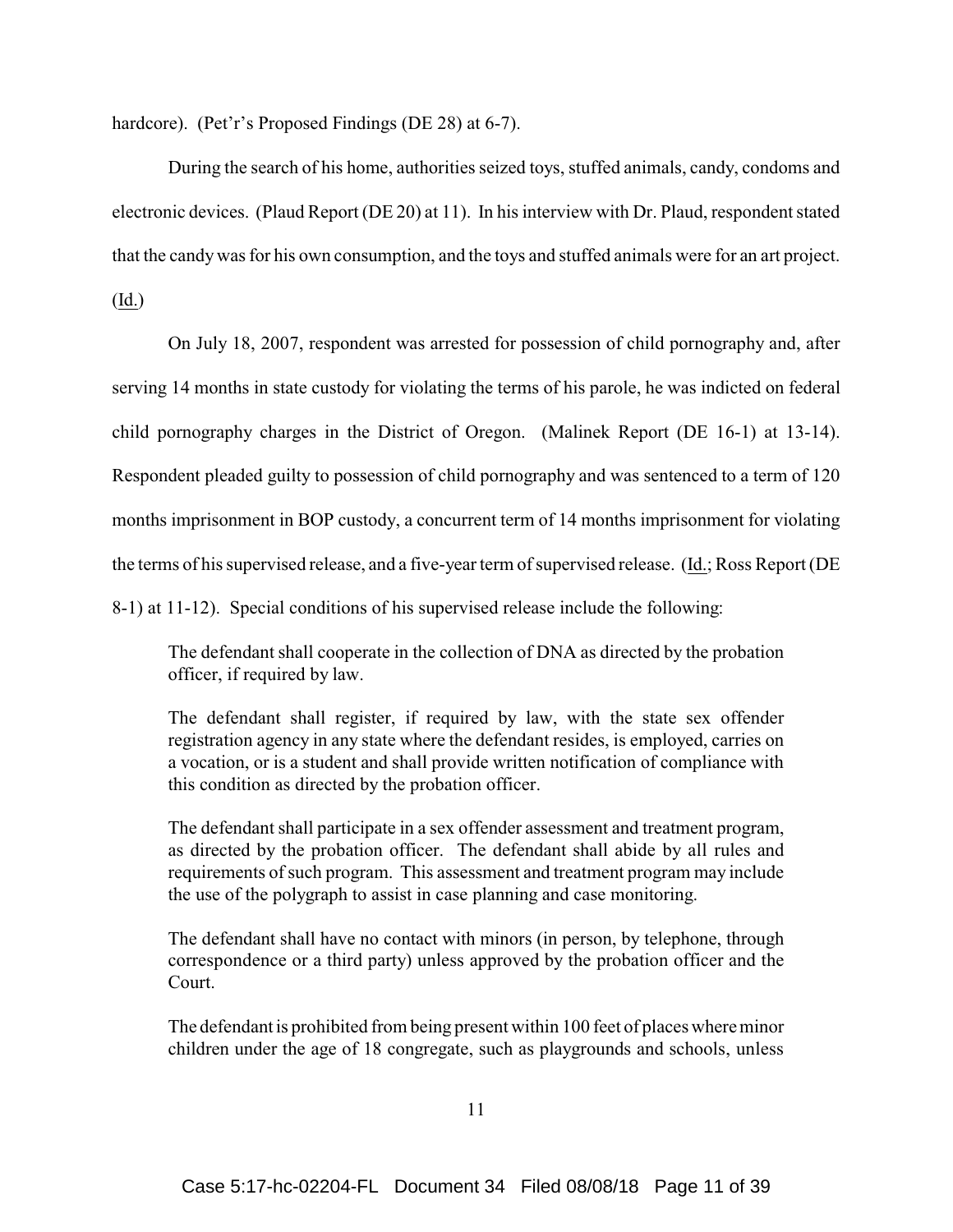approved by the probation officer.

The defendant shall not view, purchase, or possess any materials, including visual depictions of nudity and sexually explicit conduct, as defined at 18 U.S.C. § 2256(2) and (5).

The defendant is prohibited from using or possessing any computer(s) capable of connecting to any on-line service, including any handheld computing device, or any electronic device, without the prior written approval of the probation officer. This includes, but is not limited to, computers at public libraries, Internet cafes, or the defendant's place of employment or education.

The defendant shall submit to a search of his computer (including any handheld computing device, any electronic device capable of connecting to any on-line service, or any data storage media) conducted by a probation officer, at a reasonable time and in a reasonable manner, based upon reasonable suspicion of a violation of a condition of supervision. Failure to submit to a search may be grounds for revocation. The defendant shall warn all individuals that have access to defendant's computer that it is subject to search and/or seizure.

The defendant is prohibited from accessing any on-line computer service at any location (including employment or education) without the prior written approval of the probation officer.

The defendant shall provide the probation officer with truthful and complete information regarding all computer hardware, software, electronic services, and data storage media to which the defendant has access.

(Pet'r's Ex. 5 at 3-4).

Respondent's only additional criminal conviction beyond the sexual offenses described above

is a 1993 conviction for possession of less than two ounces of marijuana. (Ross Report (DE 8-1) at

7).

C. Relationship and Sexual History

According to respondent's 1996 presentence report, penile plethysmography (PPG) evaluation conducted in 1988 recorded respondent's highest sexual arousal was to teen and pre-teen males. (Pet'r's Ex. 9 at 162). Respondent reports approximately eight sexual encounters with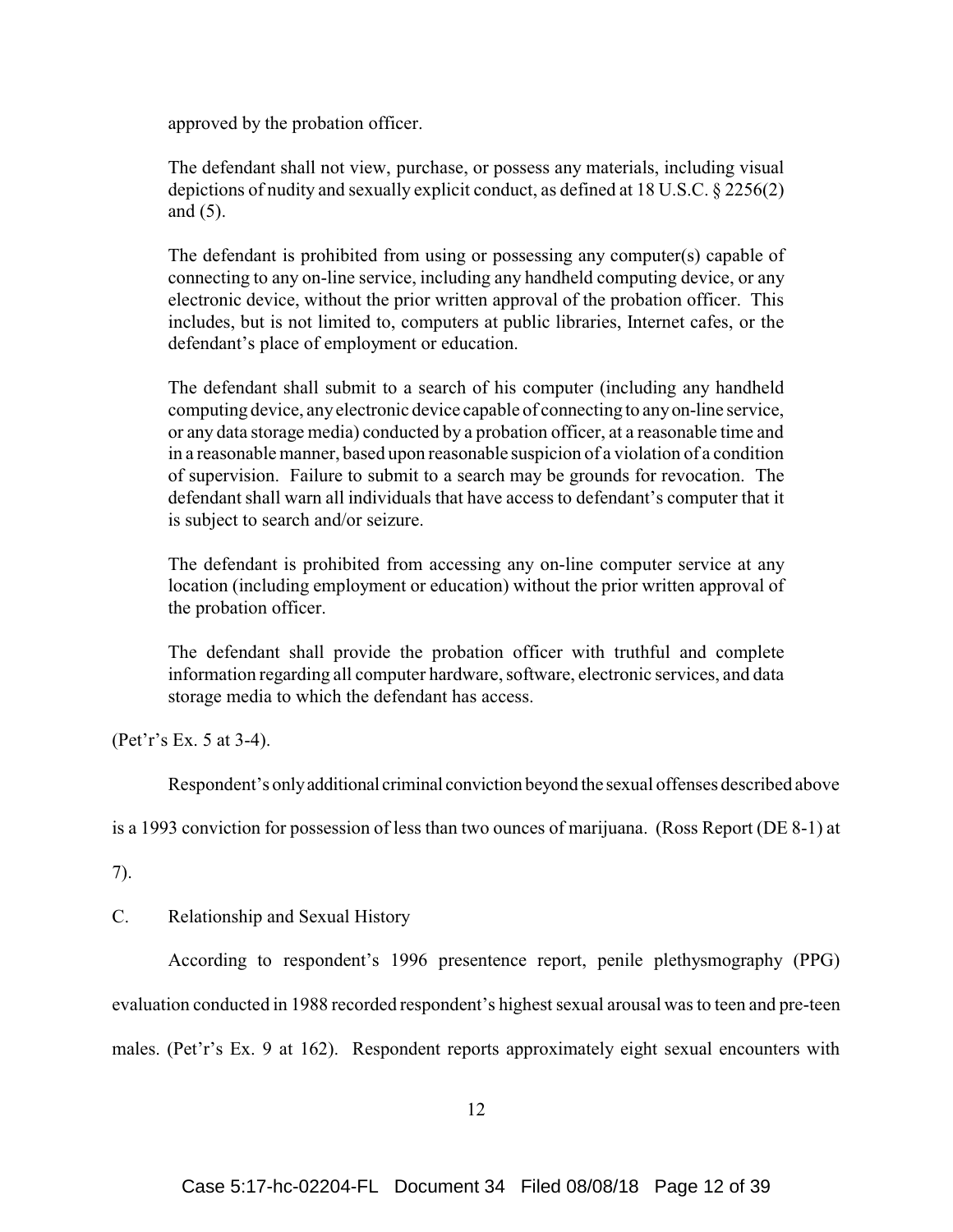females, primarily one-night stands with no long-term relationships. (Malinek Report (DE 16-1) at 17).

Respondent estimated he has had sexual encounters with approximately 20 to 40 men, with the majority over 18 years old. (Id. at 18). Respondent admitted, however, that he has had sex with approximately 10 to 15 adolescent males. (Id.) Respondent emphasized to Dr. Malinek that he is not sexually interested in children, but also stated, "[t]eenagers are gorgeous . . . you enjoy sex with a man. You have more in common with a man. You can converse and its consensual." (Id.)

Respondent reported one long-term relationship with another male who was approximately two years younger than respondent, from age 15 to 26. (Id. at 17-18). At hearing, respondent testified the relationship was unstable and they did not live together for long periods of time.

Respondent also had two short-term relationships with adult males (ages 25 and 19, respectively) when he was on supervised release between 2005 and 2007. (Id. at 18). Both men had prior criminal records, (id.), and respondent testified at hearing he viewed child pornography while engaging in sex acts with them. The relationship with Jason, the 25 year old, lasted approximately 18 months, during which time they lived together. (Id.) The relationship with the unidentified 19 year old was unstable and short-term. (See id.) The 19 year old allegedly introduced respondent to child pornography. (Id.)

# D. Prior Community Release and Sex Offender Treatment

As noted, respondent was released to the community after incarceration for his1996 convictions on January 4, 2005. (Ross Report (DE 8-1) at 11). He remained in the community until arrested for possession of child pornography and violating the terms of his supervised release on July 18, 2007. (Id.) Respondent testified that during this time he attended community college, worked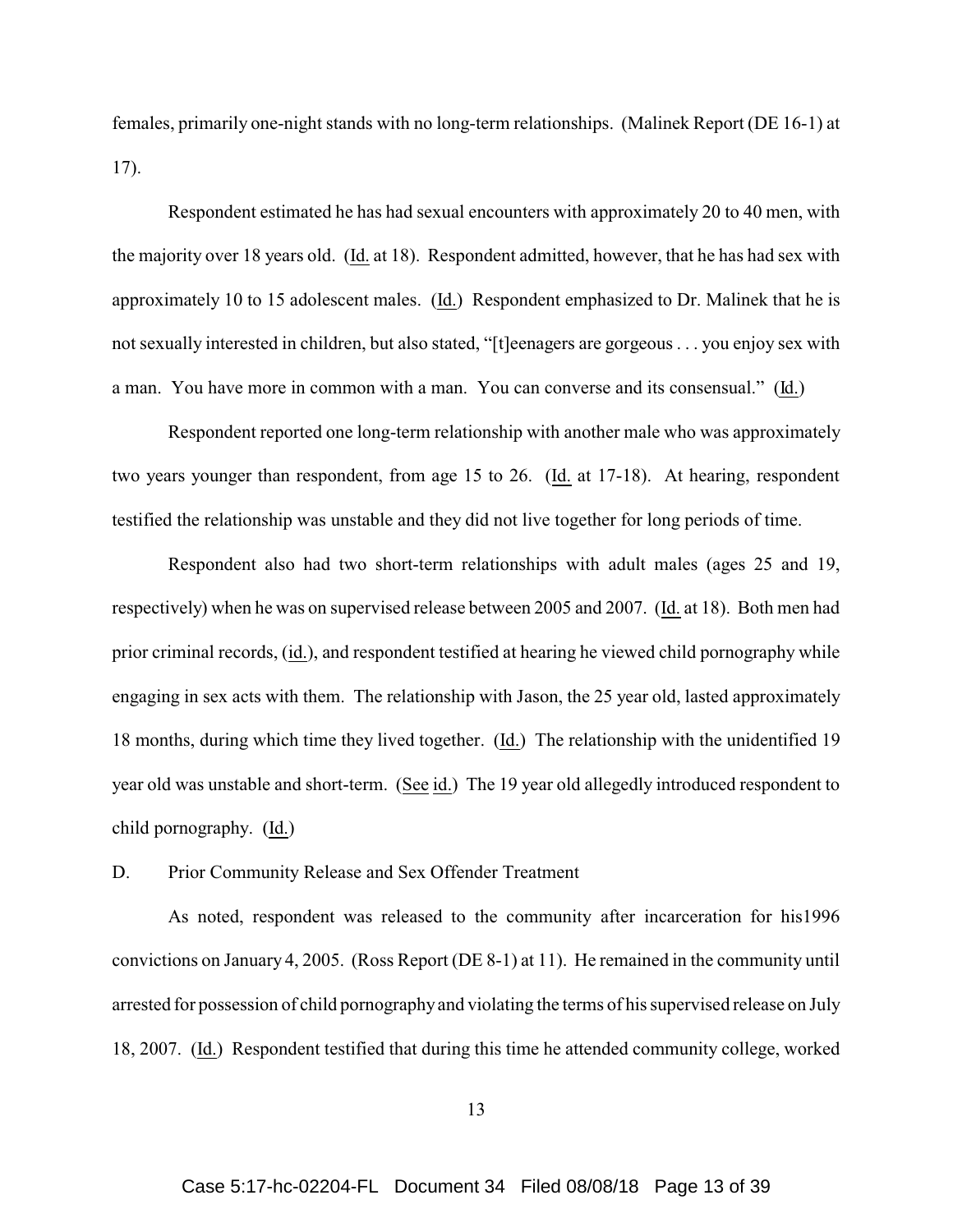as a cook, waiter and bartender, and attended sex offender treatment (described below). At his probation officer's request, respondent later secured full-time employment as a clerk at a tobacco store. (Malinek Report (DE 16-1) at 17). Respondent testified he continued to attend sex offender treatment while employed at the tobacco store, despite at times working 70-80 hours per week.

From approximately January 2005 to April 2007, respondent participated in sex offender treatment at Child/Adult Intervention Services, Inc. in Portland, Oregon as a condition of supervised release. (Ross Report (DE 8-1) at 7; Malinek Report (DE 16-1) at 23-24). Treatment included weekly group therapy sessions, individual sessions with a psychiatrist, polygraph examinations, and aversion therapy.<sup>4</sup> (Malinek Report (DE 16-1) at 23). Treatment reports indicate he regularly attended treatment and received satisfactory reports. (Id. at 24). Respondent had one "inconclusive" polygraph result in May 2005, but passed all remaining polygraphs between August 2005 and January 2007. (Ross Report (DE 8-1) at 7). According to respondent, the program was cancelled because his probation office did not renew its contract with the treatment provider. (Malinek Report (De 16-1) at 24). Respondent testified he learned a significant amount about his cycle of offending and coping strategies during the program, and he never committed a "hands on" offense while in treatment. Respondent, however, committed the instant offense of possession of child pornography shortly after his treatment terminated. Respondent states he will return to outpatient sex offender treatment after his release as required by the terms of his supervised release. (Id.) Respondent has refused to participate in the sex offender treatment program at BOP, on the advice of his attorney. (Resp't's Proposed Findings (DE 30) at 18).

<sup>4</sup>Respondent testified aversion therapy involved inhaling ammonia while fantasizing about and masturbating to memories of his past offenses.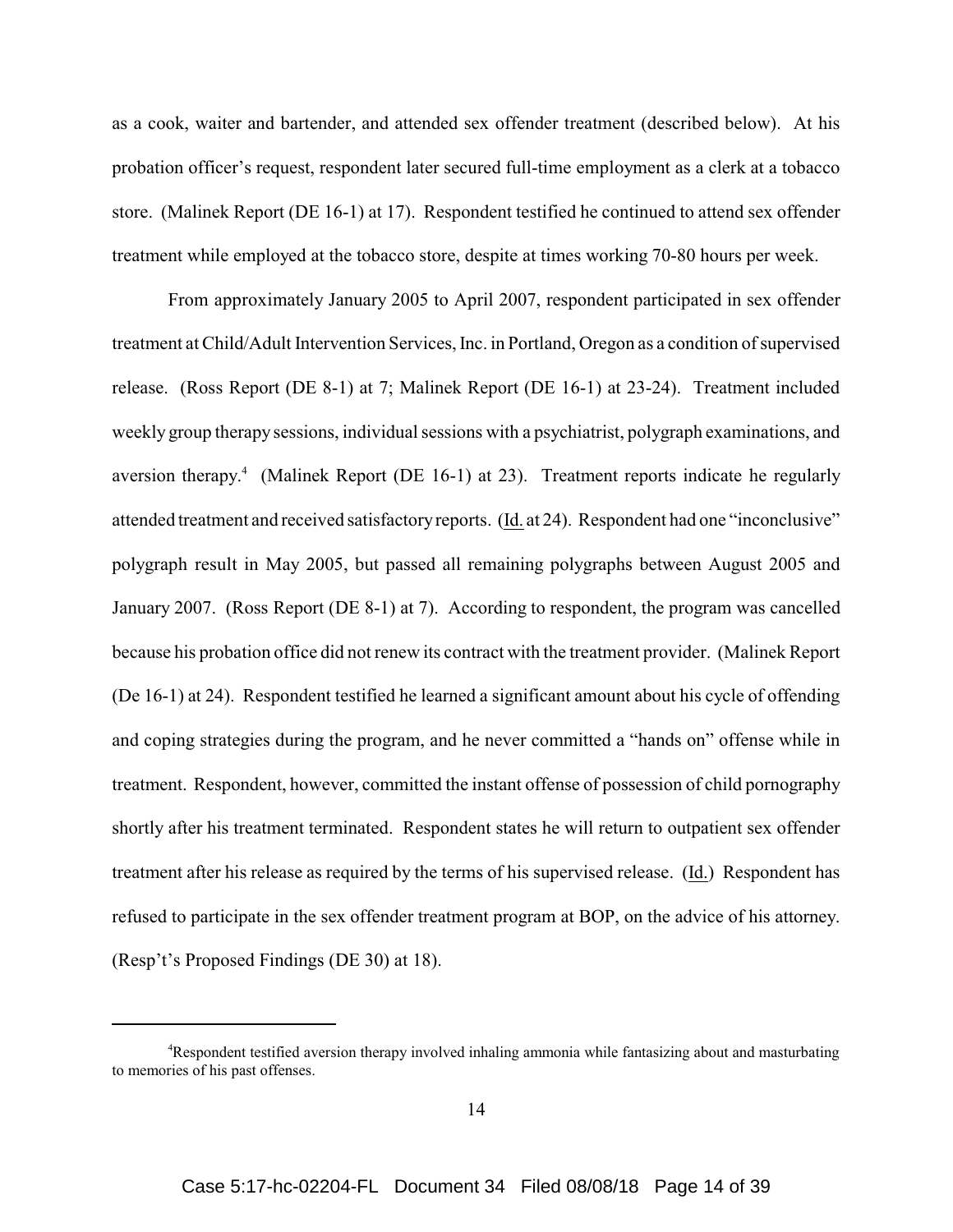# E. Psychiatric and Substance Use History

Respondent has a history of daily marijuana use beginning at age 15 and presumably ending when he was arrested in 1996 at age 34. (Ross Report (DE 8-1) at 6). He has occasionally used peyote, psilocybin mushrooms, unspecified pills, LSD, and cocaine. (Id.) Respondent submitted to multiple random drug tests when he was on supervised release between 2005 and 2007, all of which were negative for illegal drug use. (Id.) Respondent reports casual alcohol use and denies that he is currently addicted to any illicit substances. (Malinek Report (DE 16-1) at 18-19).

Respondent has historical diagnoses of anxiety and atypical depression, and he has been prescribed Buspirone for anxiety and Zoloft for depression for the past ten years. (Id. at 22). Respondent also has been diagnosed with pedophilia and personality disorder not otherwise specified. (Id.) Although respondent frequently has complained of both anxiety and depression during his current incarceration, he has refused to participate in psychotherapy services. (Id.)

# F. Current Incarceration

Respondent has incurred one infraction during his 10-year period of incarceration for the instant offense.<sup>5</sup> (Malinek Report (DE 16-1) at 20). In May 2015, a packet of property was confiscated from respondent's cell, which contained 2 pages cut from a magazine featuring male models, 32 loose color photographs, and 41 pages of thumbnail photographs, all featuring images of males in sexually provocative poses while in various stages of undress. (Id.) The males in the photographs "appear or are dressed to appear under the age of 18." (Id.) At hearing, respondent

<sup>&</sup>lt;sup>5</sup>While incarcerated for the 1996 offenses, respondent was involved in an incident where a prison gang physically assaulted him because they believed respondent performed oral sex on another adult male inmate. Respondent, however, denied that he performed oral sex on the inmate. Respondent was also convicted of possessing an unauthorized item, phone abuse, and possession of unauthorized money during this period of incarceration.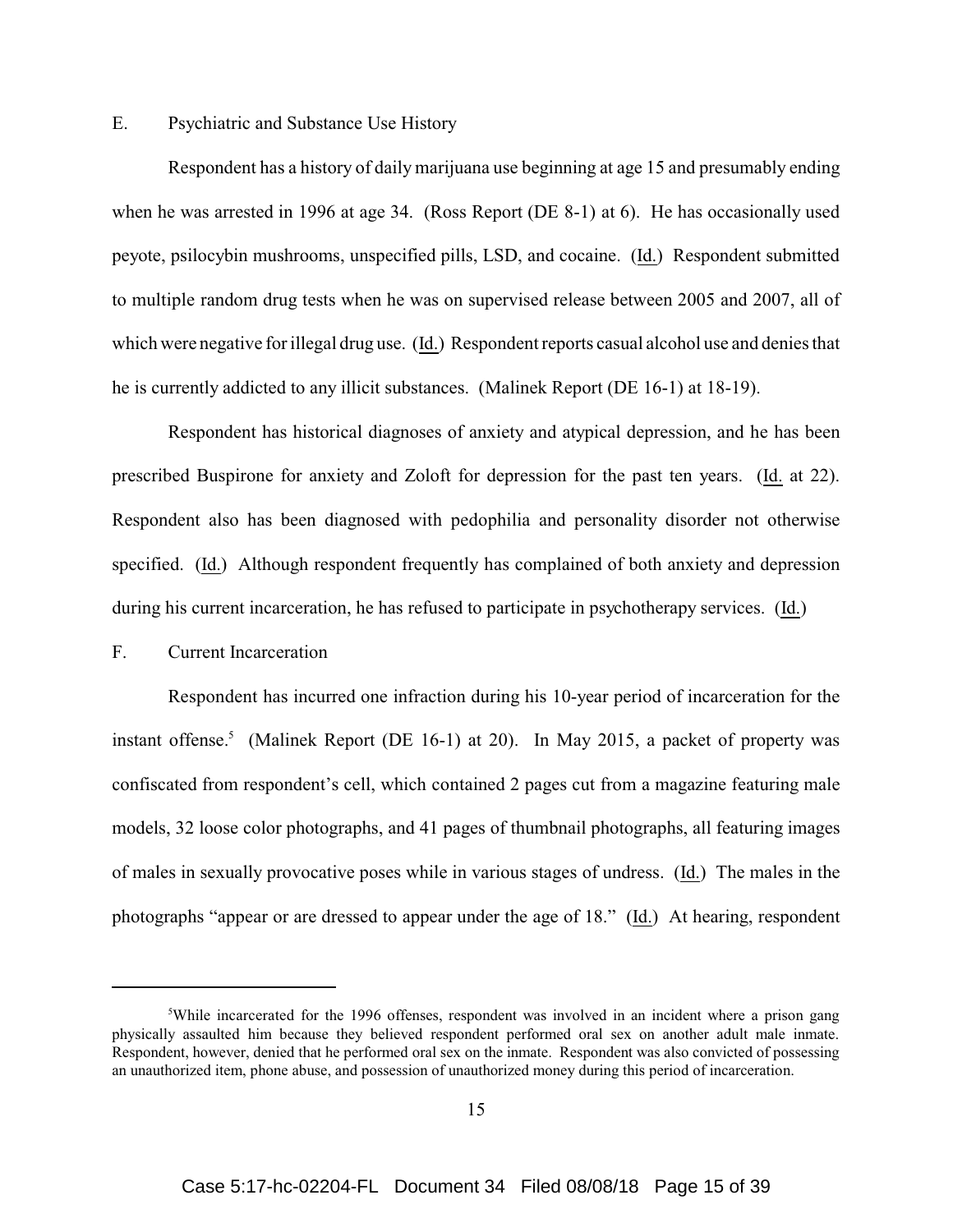testified he ordered images of 18-25 year-old men, with hair, in sexually suggestive poses. Respondent was also found to be in possession of sewing materials (used to modify BOP uniforms), and unauthorized "street" clothing. (Id.) Respondent told Dr. Plaud the images were eventually returned to him. (Plaud Report (DE 20) at 12). During an interview with the BOP sex offender management program coordinator about this incident, respondent refused to discuss his past sex offense history and the program coordinator noted respondent was unwilling to acknowledge his problematic sexual behavior and did not have a desire to change. (Malinek Report (DE 16-1) at 20). Respondent informed the program coordinator he would participate in sex offender treatment but only after release from prison. $6 \text{ (Id. at 21)}.$ 

Respondent was also accused of sexual harassment during his current period of incarceration. On July 24, 2015, an inmate accused respondent of propositioning him for sex. (Id.) On November 28, 2017, an inmate reported respondent repeatedly asked him to expose his genitals. (Id. at 21-22). On December 24, 2017, an inmate reported respondent "grabbed" him in a sexual manner. (Id. at 22). BOP investigated each of these incidents, found that the allegations were unsubstantiated, and no formal disciplinary proceedings were instituted. (See Resp't's Exs. 17, 19). As a result of these allegations, however, BOP classified respondent as a "moderate risk for abusiveness" and recommended that he not be housed with any inmates classified as at greater risk for sexual victimization. (Malinek Report (DE 16-1) at 22).

Respondent has been employed at "UNICOR" (a BOP employment program) for much of his incarceration, earning primarily positive performance evaluations. (Resp't's Ex. 9). Respondent

<sup>6</sup>At hearing, respondent testified certain items he received in the mail were rejected because of their sexual content. Respondent did not dispute BOP's decision to reject the mail. There is no evidence respondent was formally disciplined for this incident.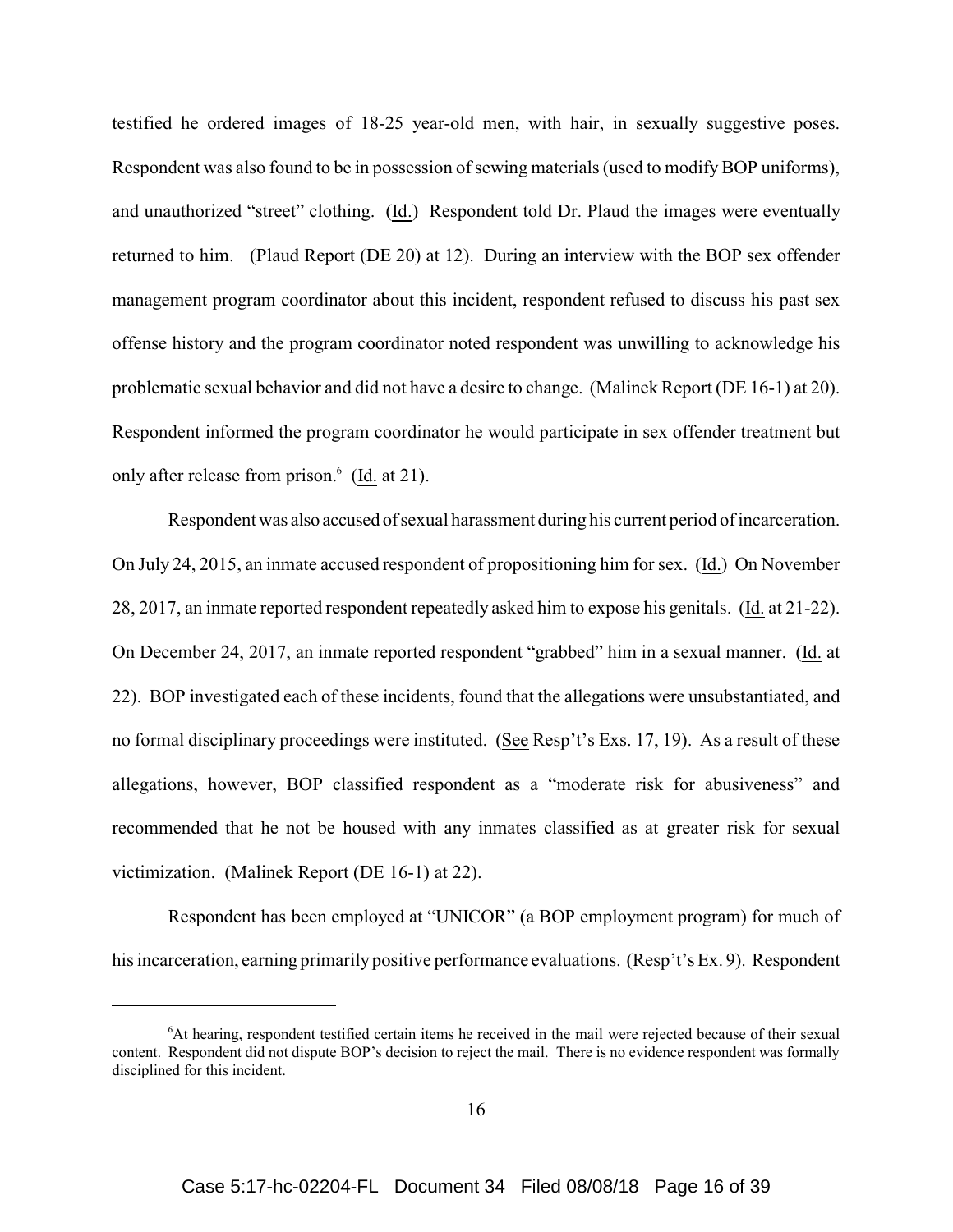also completed a crochet class, basic leather class, and an acrylic class while incarcerated at FCI-Petersburg. (Malinek Report (DE 16-1) at 19).

At hearing, respondent testified he currently masturbates approximately two times a week, but also testified he at times abstains from masturbation for an entire week. He further testified that due to a recent medication change he sometimes has difficulty achieving an erection. Respondent denied any recurrent sexual urges or fantasies involving pubescent or prepubescent children, or any other deviant sexual activity.

### **COURT'S DISCUSSION**

### A. The Adam Walsh Child Protection and Safety Act

The Adam Walsh Child Protection and Safety Act of 2006 ("Adam Walsh Act"), Pub. L. No. 109-248, § 302, 120 Stat. 587, 619-22 (codified in 18 U.S.C. §§ 4241, 4247, and 4248), established a program for the civil commitment of individuals in the custody of BOP, and others, who are determined to be "sexually dangerous person[s]." 18 U.S.C. § 4248(d). The commitment process is initiated when either the Attorney General, Director of BOP, or their designee files a certification that an individual is sexually dangerous pursuant to the Adam Walsh Act. Id. (a); United States v. Timms, 664 F.3d 436, 439 (4th Cir. 2012).

Following such certification, the district court must conduct a hearing to determine if the person is sexually dangerous. 18 U.S.C. § 4248(d). "If, after the hearing, the court finds by clear and convincing evidence that the person is a sexually dangerous person, the court shall commit the person to the custody of the Attorney General." Id. (d).

A "sexually dangerous person" is defined by statute as one "who has engaged or attempted to engage in sexually violent conduct or child molestation and who is sexually dangerous to others."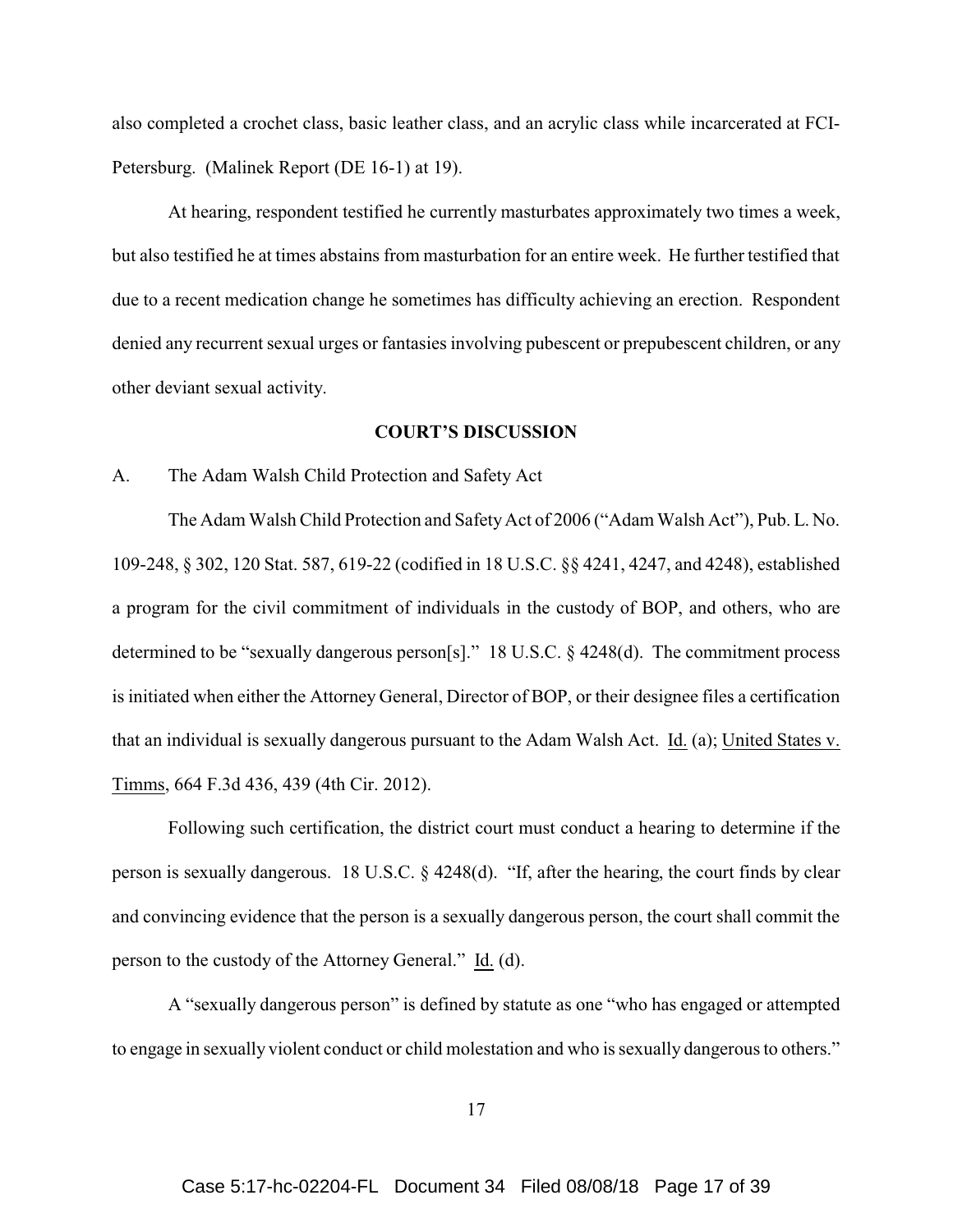18 U.S.C. § 4247(a)(5). "Child molestation," for purposes of § 4248, is defined in 28 C.F.R. § 549.93, which provides that "'child molestation' includes any unlawful conduct of a sexual nature with, or sexual exploitation of, a person under the age of 18 years." 28 C.F.R. § 549.93. "Sexually violent conduct," for purposes of § 4248, is defined in 28 C.F.R. § 549.92, which provides as follows:

 "[S]exually violent conduct" includes any unlawful conduct of a sexual nature with another person ("the victim") that involves:

(a) The use or threatened use of force against the victim;

(b) Threatening or placing the victim in fear that the victim, or any other person, will be harmed;

(c) Rendering the victim unconscious and thereby engaging in conduct of a sexual nature with the victim;

(d) Administering to the victim, by force or threat of force, or without the knowledge or permission of the victim, a drug, intoxicant, or other similar substance, and thereby substantially impairing the ability of the victim to appraise or control conduct; or

(e) Engaging in such conduct with a victim who is incapable of appraising the nature of the conduct, or physically or mentally incapable of declining participation in, or communicating unwillingness to engage in, that conduct.

28 C.F.R. § 549.92. The phrase "sexually dangerous to others" means that "the person suffers from

a serious mental illness, abnormality, or disorder as a result of which he would have serious

difficulty in refraining from sexually violent conduct or child molestation if released." 18 U.S.C.

 $§$  4247(a)(6).

Thus, to satisfy the criteria for civil commitment under  $\S 4248$ , the government must show

by clear and convincing evidence that an individual: 1) has previously "engaged or attempted to

engage in sexually violent conduct or child molestation"; 2) currently "suffers from a serious mental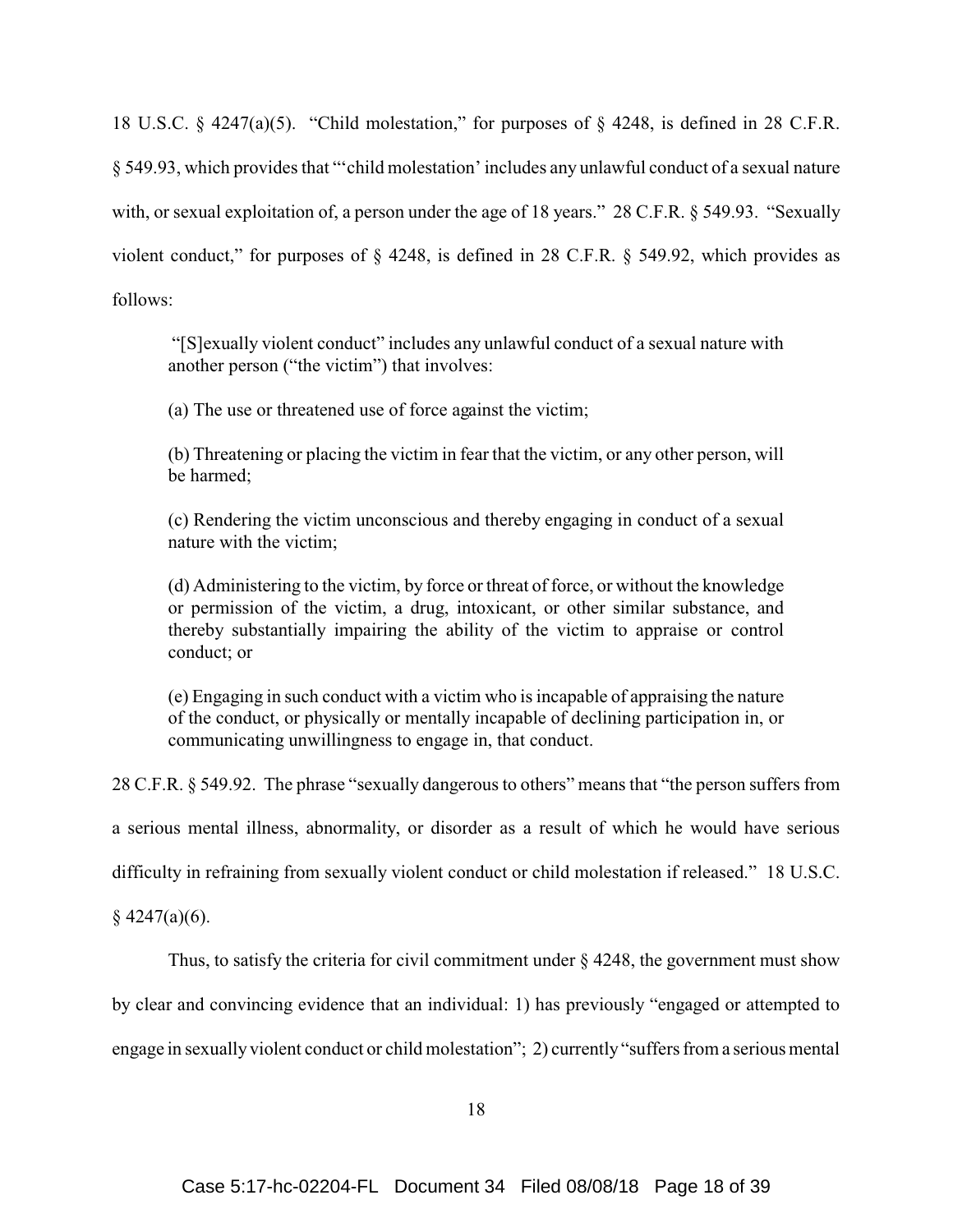illness, abnormality, or disorder"; and 3) "as a result of" such condition, "would have serious difficulty in refraining from sexually violent conduct or child molestation if released." 18 U.S.C. §§ 4247(a)(5), (6), 4248(d); see also United States v. Comstock, 560 U.S. 126, 130 (2010). [C]lear and convincing has been defined as evidence of such weight that it produces in the mind of the trier of fact a firm belief or conviction, without hesitancy, as to the truth of the allegations sought to be established, and, as well, as evidence that proves the facts at issue to be highly probable." Jimenez v. DaimlerChrysler Corp., 269 F.3d 439, 450 (4th Cir. 2001) (internal quotation marks, citations, and alterations omitted).

B. Prong One - Prior Acts of Child Molestation or Sexually Violent Conduct

Respondent concedes prong one is satisfied. As set forth above, the evidence clearly establishes respondent has previously engaged in sexual acts with persons under age 18. As a result, the court finds by clear and convincing evidence that respondent has previously engaged in child molestation, and thus petitioner has satisfied its burden as to prong one.

C. Prong Two - Mental Illness or Disorder

Prong two requires petitioner to establish, by clear and convincing evidence, that respondent currently suffers from a serious mental illness, abnormality, or disorder. 18 U.S.C.  $\S$  4247(a)(5), (6); Comstock, 560 U.S. at 130. The second prong thus requires examination of the psychiatric diagnoses proffered by the experts. Such diagnoses, however, are "merely the starting point for the court to consider the true thrust of the  $\S$  4247(a)(6) inquiry whether, on a case-specific basis, the respondent's underlying condition constitutes a serious functional impairment." United States v. Caporale, 701 F.3d 128, 137 n.4 (4th Cir. 2012).

Here, Dr. Malinek diagnosed respondent with pedophilic disorder, defined in the Diagnostic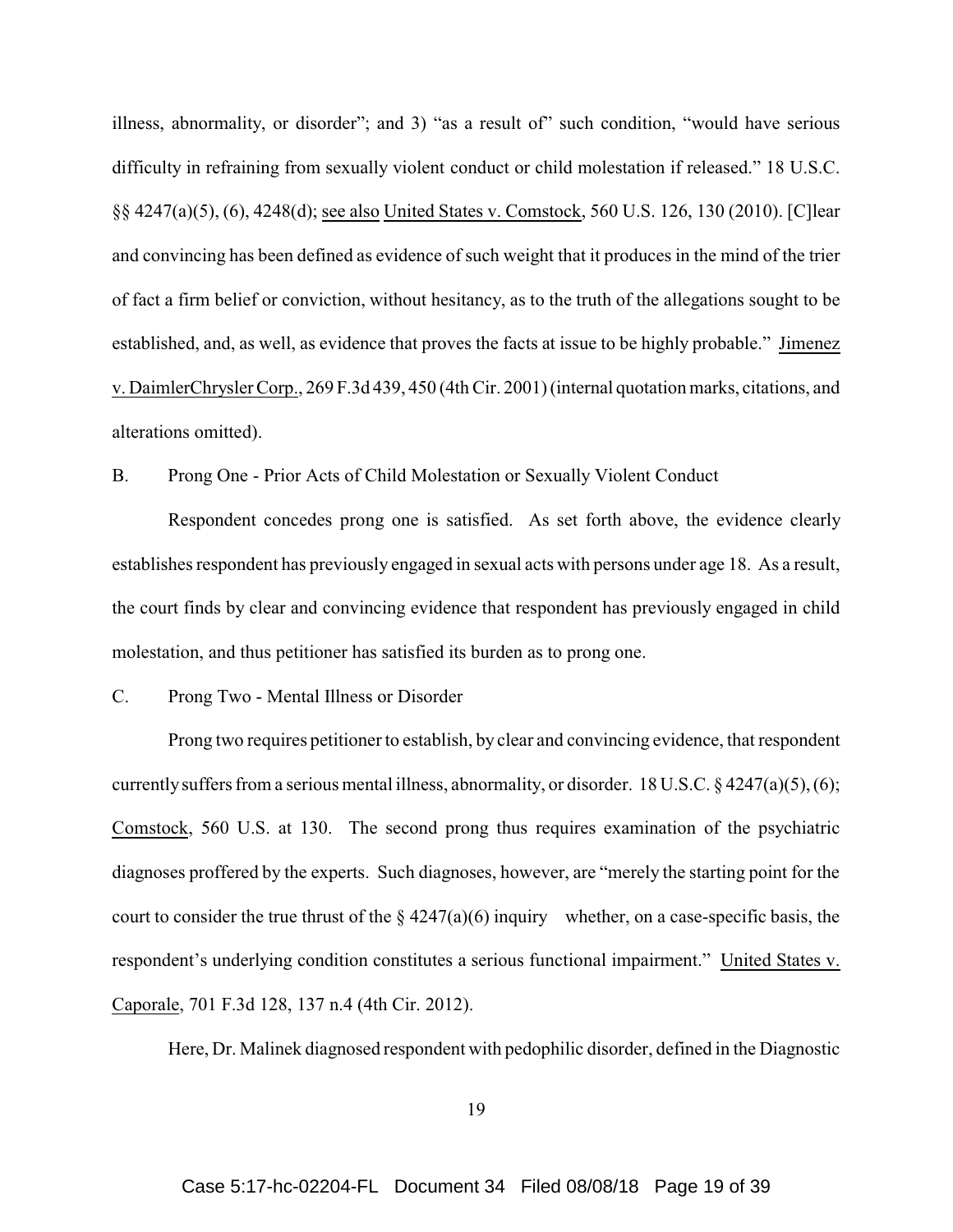and Statistical Manual of Mental Disorders as follows:

A) over a period of at least 6 months, recurrent, intense, sexually arousing fantasies, sexual urges, or behaviors involving sexual activity with a prepubescent child or children (generally age 13 years or younger);

B) the fantasies, sexual urges, or behaviors cause clinically significant distress or impairment in social, occupational, or other important areas of functioning; and

C) the person is at least age 16 years and at least 5 years older than the child or children in Criterion A.

(Malinek Report (DE 16-1) at 27 (quoting Am. Psychiatric Ass'n, Diagnostic and Statistical Manual of Mental Disorders Fifth Edition 697 (2013) ("DSM-V"))). Dr. Ross diagnosed respondent with other specified paraphilic disorder, sexually attracted to prepubescent and pubescent males, but at hearing testified that she agreed with Dr. Malinek's pedophilic disorder diagnosis. Other specified paraphilic disorder is diagnosed using the same criteria to diagnose pedophilic disorder, with exception that it includes attraction to both pubescent and prepubescent minors. (See Ross Report (DE 8-1) at 14-15). Dr. Ross testified at hearing that her diagnosis attempted to capture the complete clinical picture, which includes sexual attraction to both pubescent and prepubescent children.

Dr. Plaud disagreed with Drs. Malinek and Ross, opining there is no evidence respondent should be currently diagnosed with either pedophilic disorder or paraphilic disorder not otherwise specified. Dr. Plaud emphasized that respondent has not committed a "hands on" sexual offense in the past 20 years, and no sexual offenses in the past 11 years, thereby suggesting respondent is not currently experiencing sexual attraction to pre or post pubescent minors and that such attraction is not causing clinically significant distress or impairment. (See Plaud Report (DE 20) at 3). At hearing, Dr. Plaud testified that psychiatric experts have consistently rejected efforts to include a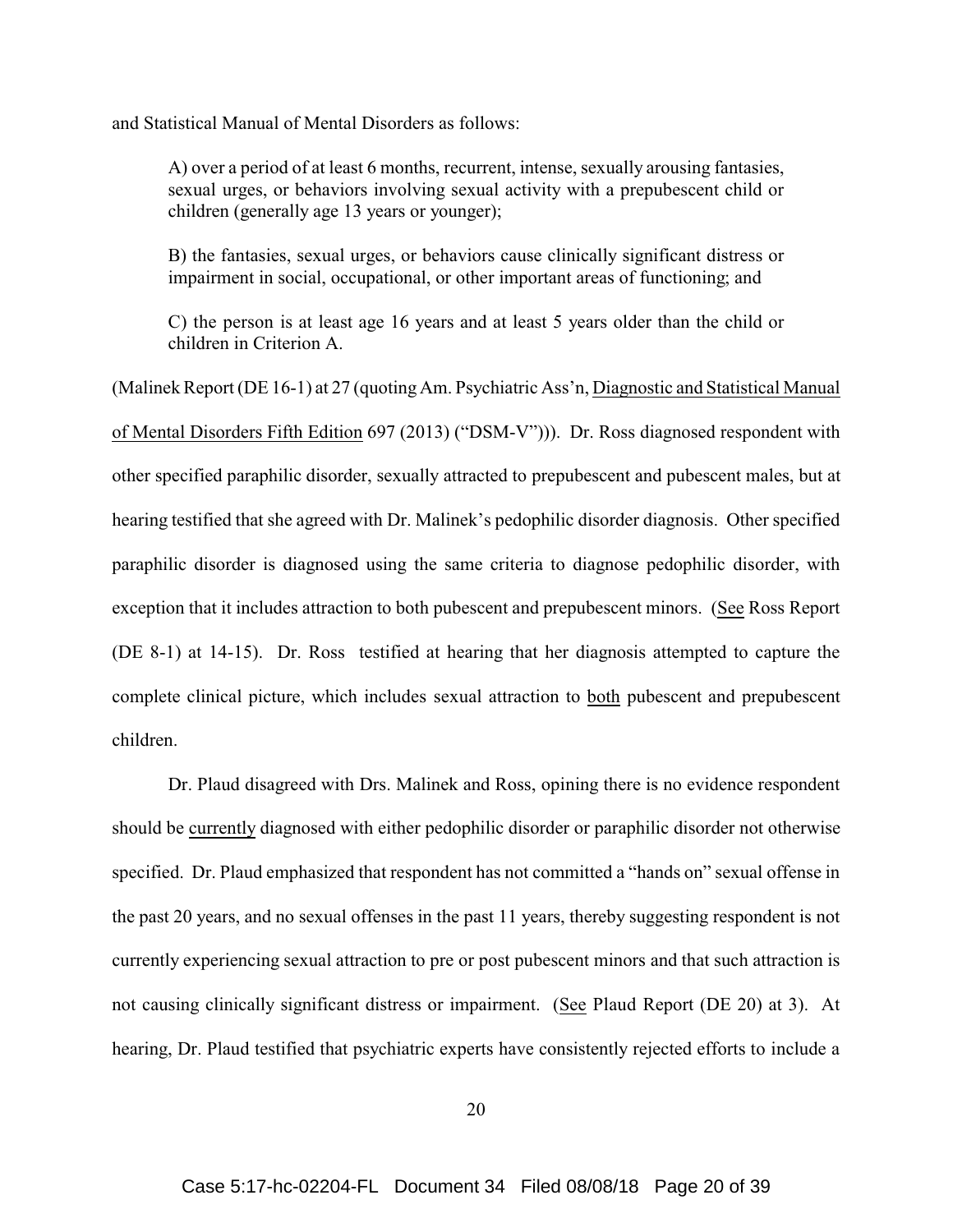diagnosis related to sexual attraction to pubescent minors in the DSM-V, and thus in his opinion Dr. Ross's diagnosis of other specified paraphilic disorder, sexually attracted to pubescent males, is not sufficient to establish prong two.

The court finds petitioner has established by clear and convincing evidence respondent suffers from pedophilic disorder. The parties' disagreement regarding this diagnosis centers on Criterion A, that respondent has intense sexual urges or fantasies involving sexual activity with prepubescent children. Respondent admits he sexually molested a prepubescent boy in 1987. A PPG test conducted in 1988 also detected respondent was sexually attracted to prepubescent children (Pet'r's Ex. 9 at 162). In 1993, respondent approached a 13 year-old boy who may have been prepubescent, and admits he would have attempted to have sex with him if the boy had accepted his invitation to have lunch. (Malinek Report (DE 16-1) at 8). In 1996, respondent was found to be living with a 15 year-old minor, P.R., who had been living with him for potentially two years at the time and who respondent admittedly molested at the beginning of the relationship. (Id. at 9). Both of these thirteen year-olds may have been prepubescent. (Id. at 27 (reporting some 13 year-old males are prepubescent)). And in 2007, respondent possessed child pornography, which included extensive collection of images and videos of prepubescent children. Although respondent denies that he used the images of prepubescent children for masturbatory purposes, the court declines to credit such assertion given the large amount of images and videos of prepubescent children in the collection, and the fact the file names included search terms for prepubescent children, such as "preteen" and "PTHC" (pre-teen hard core). $7$ 

<sup>7</sup>At hearing, respondent's expert, Dr. Plaud, explained that respondent is "suggestible" and thus likely possessed the child pornography because his significant others at the time encouraged him to acquire it. Dr. Plaud's theory does not establish respondent is not sexually attracted to prepubescent males. Indeed, respondent himself testified at [cont.]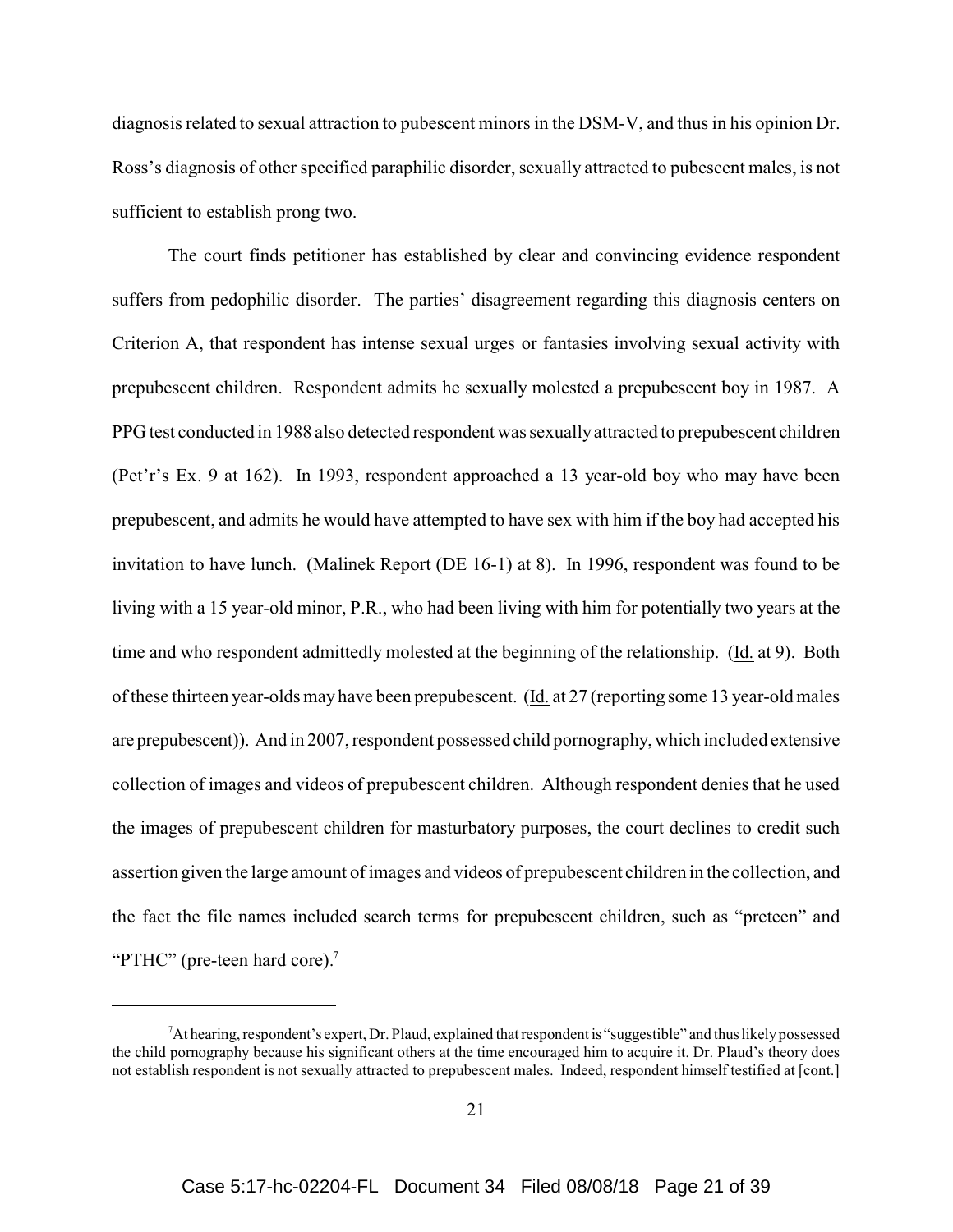This evidence speaks to an enduring pattern of intense sexual attraction to prepubescent children, which satisfies criterion A of pedophilic disorder. As to criterion B, respondent's sexual attraction to prepubescent children has caused substantial impairment in functioning, as evidence by respondent's arrests and lengthy periods of incarceration for molesting a prepubescent child and possessing child pornography featuring (in part) prepubescent children. Indeed, with the exception of 30 months of supervised release, respondent has been continuously incarcerated since 1996 as a result of his child molestation and child pornography convictions. Criterion C is also satisfied, as respondent was over age 16 at the time of his offenses and at least 5 years older than the victims.

Respondent emphasizes that there is no evidence in the record he is currently attracted to prepubescent children. Respondent suggests that if he were truly attracted to prepubescent children, there would be evidence during his current incarceration of disciplinary infractions for possessing inappropriate pictures of prepubescent children or written stories featuring sexual abuse of such children. The court disagrees. Respondent's lack of prison infractions involving prepubescent children, standing alone, cannot overcome his lengthy history of attraction to prepubescent children spanning the majority of his (non-incarcerated) adult life. Moreover, respondent's incarceration has severely limited his access to pornographic and other materials featuring prepubescent children. That respondent has not possessed such materials speaks more to volitional control than absence of diagnosis. In sum, the court cannot reject a current diagnosis of pedophilic disorder based solely on the passage of eleven years since respondent last possessed sexual images of prepubescent children, particularly where respondent has been incarcerated during that time frame.

hearing that he viewed the subject pornography while engaging in sexual acts with his significant others. And respondent's prior PPG results and sexual offenses against prepubescent children belie his claims that he was not sexually aroused by the images/videos of prepubescent males.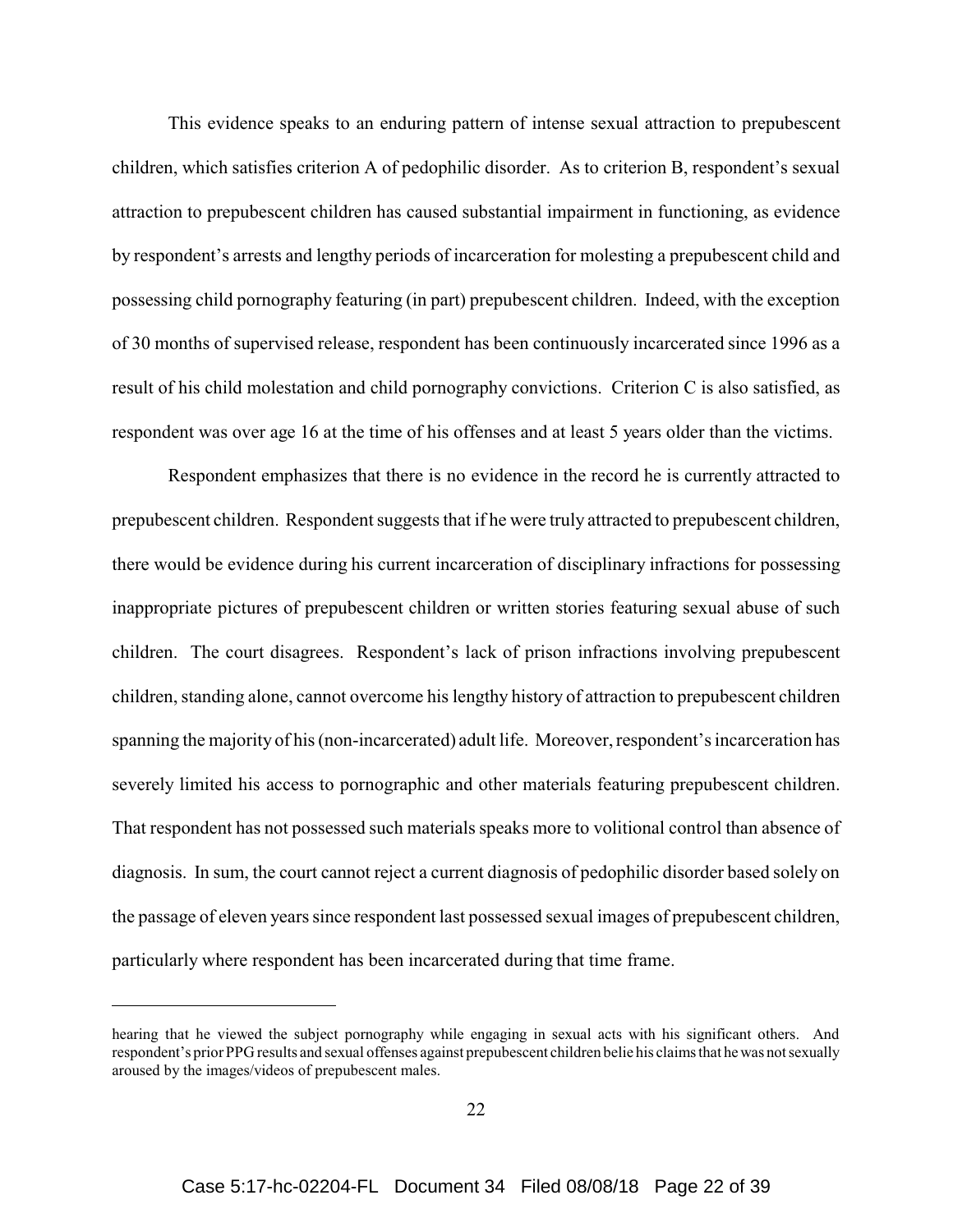Respondent would also meet criteria for diagnosis of hebephilia, defined the same as pedophilic disorder with the exception that sexual attraction is to pubescent and not prepubescent children. See Caporale, 701 F.3d at 133 (describing criteria for diagnosis of hebephilia). Dr. Ross's diagnosis of paraphilia not otherwise specified, sexually attracted to pubescent males, corresponds to a diagnosis of hebephilia. See id. at 137  $\&$  n.4. A diagnosis of hebephilia, if accompanied by the requisite evidence of functional impairment, can satisfy the second prong of the § 4248 analysis even though hebephilia is not a recognized DSM-V diagnosis. Id. at 137 n.4.

As set forth above, respondent has an extensive history of sexual attraction to pubescent children. Respondent admits, for example, molesting 10 to 15 pubescent children prior to 1996. And the child pornography found in respondent's possession in 2007 included multiple images and videos of pubescent children. As for current attraction, respondent stated to Dr. Malinek that teenage male bodies are "gorgeous," suggesting enduring sexual attraction to pubescent children. (Malinek Report (DE 16-1) at 18). As set forth above, respondent's sexual attraction to pubescent children has caused significant functional impairment, including lengthy periods of incarceration.

Drs. Ross and Malinek also diagnosed respondent with antisocial personality disorder and testified that such also disorder satisfies the second prong of the § 4248 analysis. Antisocial personality disorder consists of:

a pervasive pattern of disregard for and violation of the rights of others that begins in childhood or early adolescence and that is manifested by acts that are grounds for arrest. For the diagnosis of Antisocial Personality Disorder, the individual must be at least eighteen years old and must have symptoms of conduct disorder before age fifteen. Individuals with Antisocial Personality Disorder often fail to conform to social norms with respect to lawful behavior, and repeatedly perform acts, which are grounds for arrest.

(Malinek Report (DE 16-1) at 28).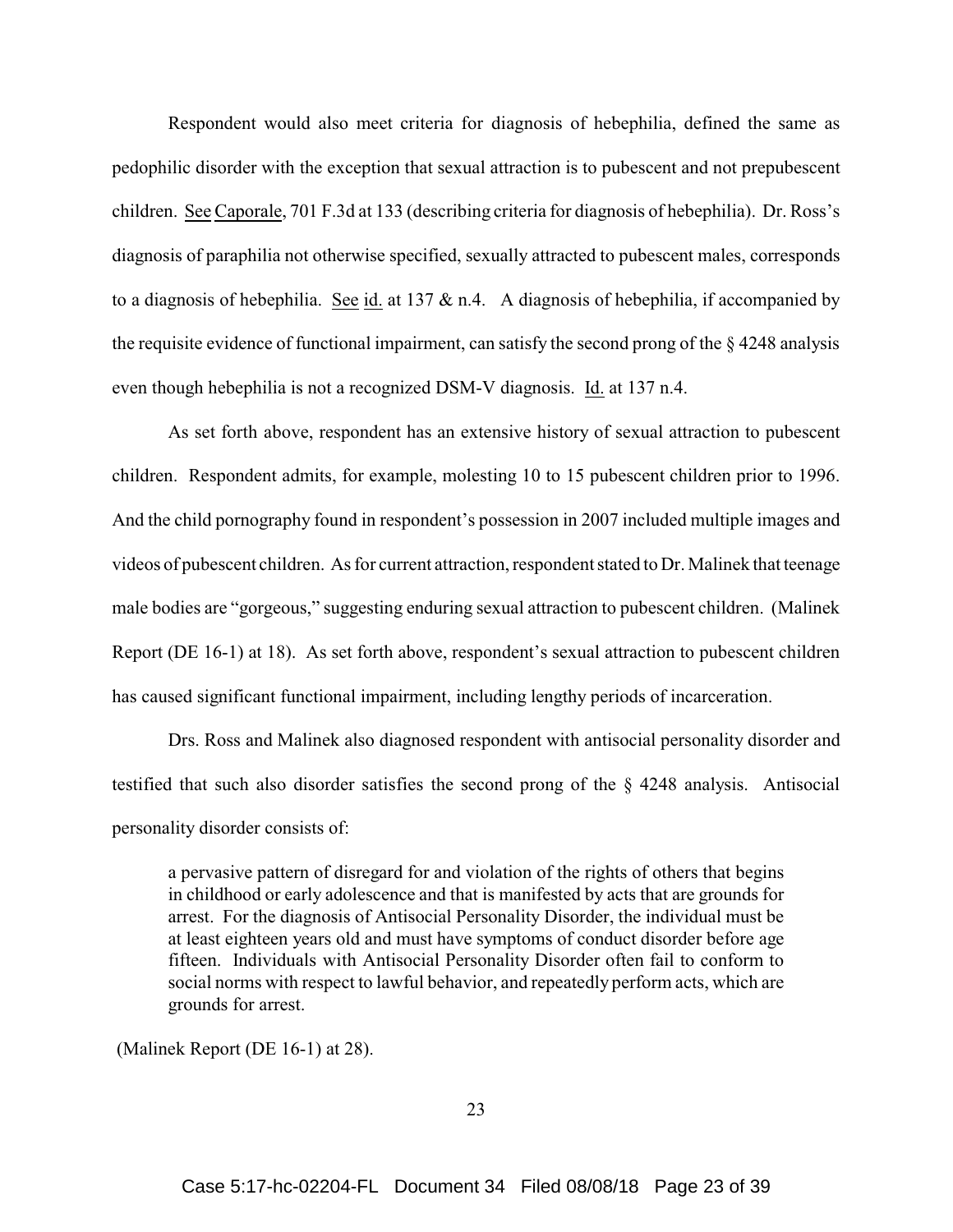Petitioner has not established by clear and convincing evidence that respondent suffers from antisocial personality disorder. The court finds Dr. Plaud's testimony regarding the antisocial personality disorder diagnosis more credible than Drs. Ross and Malinek's testimony. Dr. Plaud notes that there is virtually no evidence in the past 11 years of failure to conform to social norms or pervasive disregard for the rights of others, as respondent's disciplinary history in BOP has been relatively offense-free.<sup>8</sup> Respondent's historical sex offenses are also better explained by his pedophilic disorder and hebephilia diagnoses than an underlying personality disorder. As Dr. Plaud testified at hearing, if antisocial personality disorder were truly present here, respondent would likely have an extensive criminal history apart from the sexual offenses. (See also Plaud Report (DE 20) at 18). That is simply not the case here.<sup>9</sup>

Dr. Plaud also testified that respondent's childhood burglaries relied on by Drs. Ross and Malinek as evidence of conduct disorder before age 15 are more readily by respondent's chaotic, abusive childhood. Dr. Plaud testified respondent committed the burglaries so state authorities would place him in foster care away from his abusive stepfather and older brother, and explained that when a crime is committed out of necessity (such as when a starving person steals bread), it cannot serve as the basis for a diagnosis of antisocial personality disorder. This testimony was not meaningfully rebutted by Drs. Ross or Malinek. The court agrees with Dr. Plaud's analysis and finds

<sup>8</sup>As noted, respondent has incurred one disciplinary infraction for possessing unauthorized items during his current incarceration but otherwise it has been relatively offense-free. Although respondent was alleged to have sexually assaulted several inmates, those allegations were found to have been unsubstantiated.

<sup>9</sup>Drs. Ross and Malinek testified many individuals with antisocial personality disorder can conform to social norms in a structured environment, such as BOP, and thus only exhibit symptoms of the disorder when outside an institutionalized setting. But the Adam Walsh Act requires assessment of whether an inmate "currently" suffers from a mental illness, and thus the court cannot disregard respondent's behavior in prison, the only "current" information available. See Comstock, 560 U.S. at 130; United States v. Antone, 742 F.3d 151,168-169 (4th Cir. 2014) (holding district court must consider offense-free time during incarceration when conducting § 4248 analysis).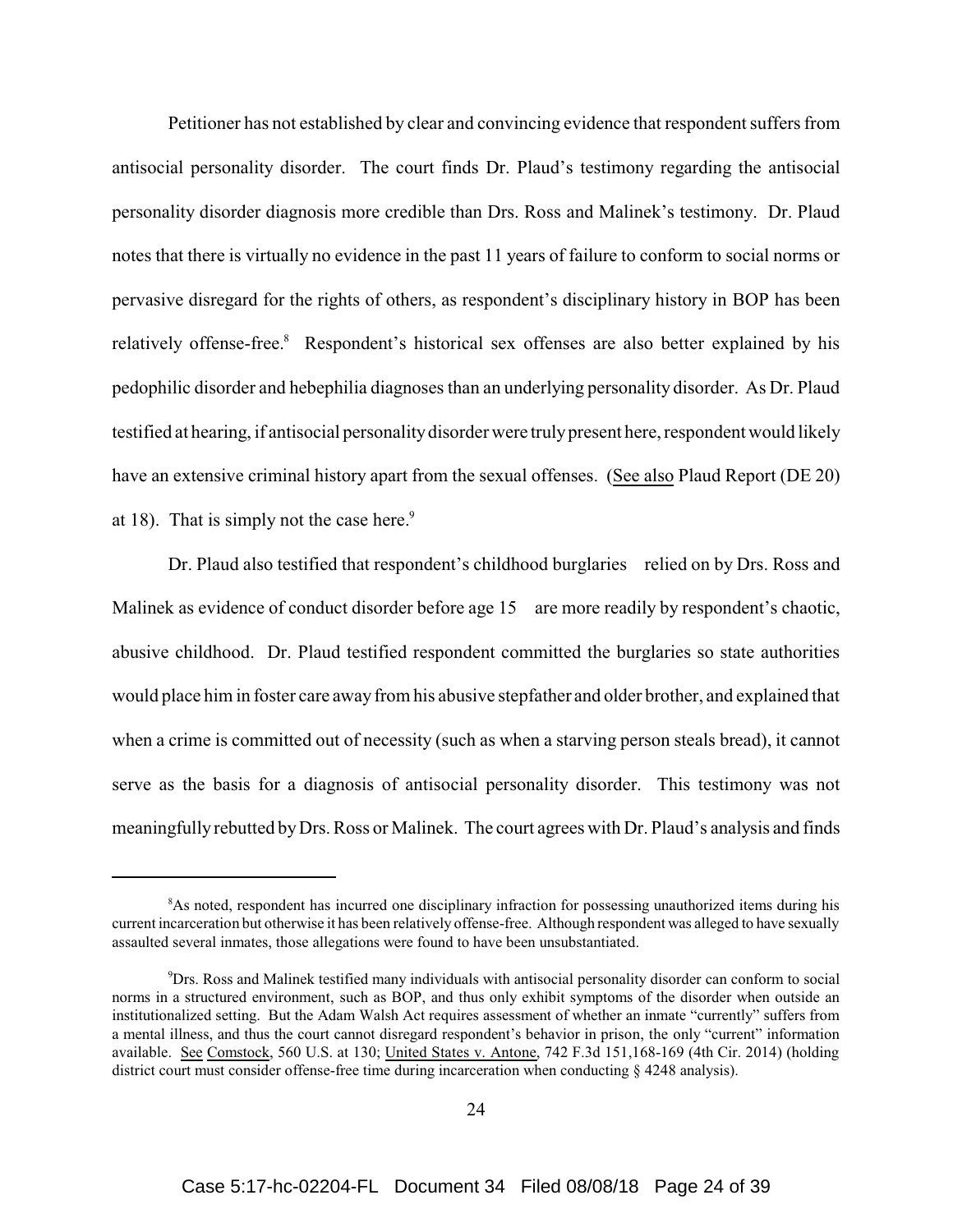petitioner has not established by clear and convincing evidence that respondent suffers from antisocial personality disorder.<sup>10</sup>

Based on the foregoing, petitioner has established by clear and convincing evidence that respondent suffers from a serious mental illness, abnormality, or disorder within the meaning of the Adam Walsh Act namely, pedophilic disorder and hebephilia. Petitioner has not carried its burden, however, with respect to the antisocial personality disorder diagnosis.

### D. Prong Three - Serious Difficulty

The third prong requires petitioner to establish by clear and convincing evidence that respondent would have serious difficulty in refraining from sexually violent conduct if released. "The 'serious difficulty' prong of 4248's certification refers to the degree of the person's 'volitional impairment' which impacts the person's ability to refrain from acting upon his deviant sexual interest." United States v. Hall, 664 F.3d 456, 463 (4th Cir. 2013) (quoting Kansas v. Hendricks, 521 U.S. 346, 358 (1997)); see also Kansas, 521 U.S. at 358 (noting that "civil commitment statutes [that] have coupled proof of dangerousness with the proof some additional factor, such as a 'mental illness' or 'mental abnormality' serve to limited involuntary civil confinement to those who suffer from a volitional impairment rendering them dangerous beyond their control.").

In evaluating the third prong, the court considers the following factors: 1) failures while on supervision; 2) resistance to treatment; 3) continued deviant thoughts; 4) cognitive distortions; 5) actuarial risk assessments; 6) impulsiveness; and 7) historical offenses. See United States v. Wooden, 693 F.3d 440, 463 (4th Cir. 2012). The court also examines whether respondent has prior

 $10$ The experts also diagnosed respondent with various forms of anxiety disorder, depressive disorder, and cannabis use disorder, but neither petitioner nor the experts argue that these disorders qualify as serious mental illnesses sufficient to establish prong two.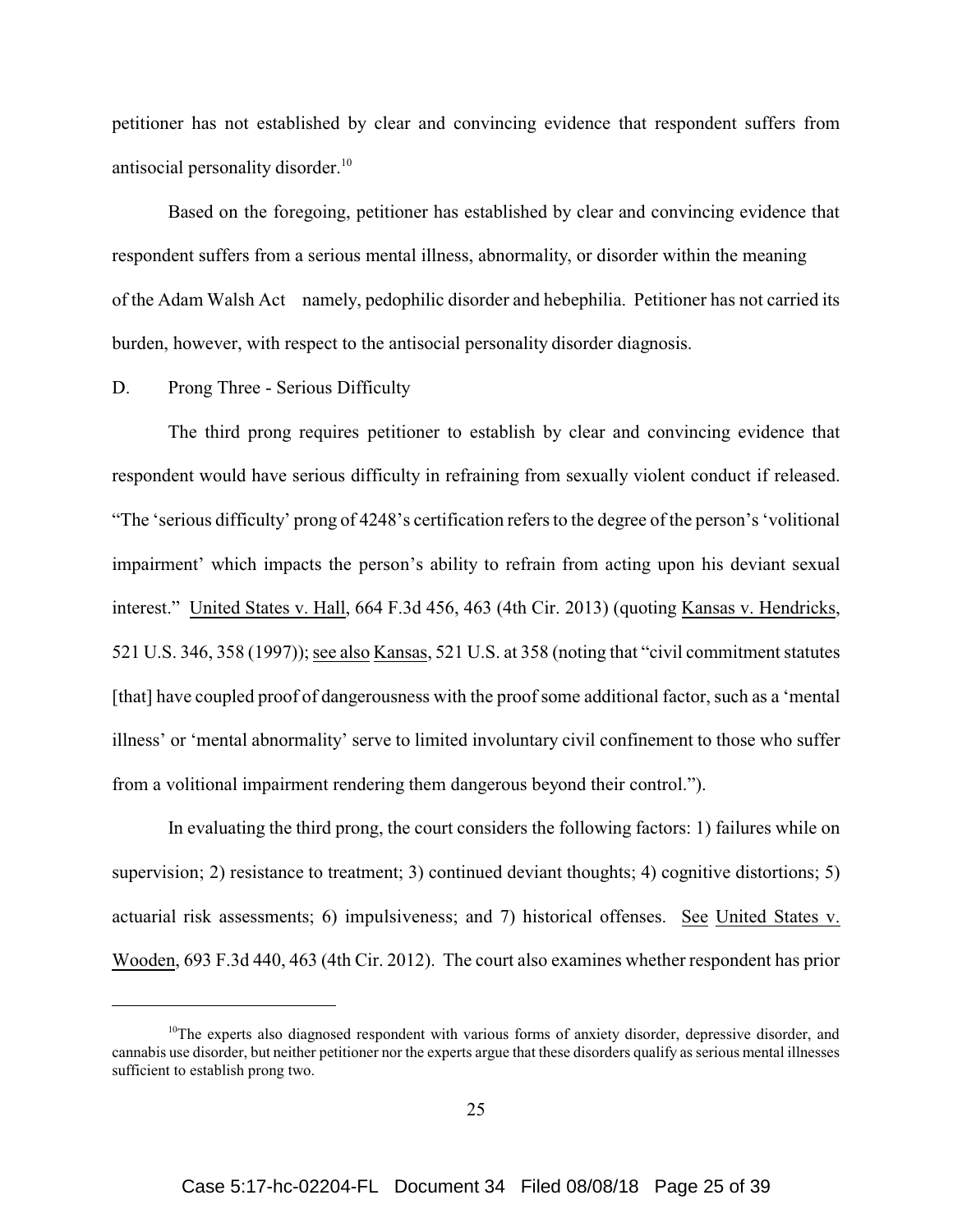experience in the community without committing a hands on offense, respondent's ability to comply with institutional rules, experience with sex offender treatment, respondent's testimony regarding volitional control, and supervised release conditions. Hall, 664 F.3d at 465-67.

The court finds petitioner has not established by clear and convincing evidence that as a result of his mental illnesses, respondent would have serious difficulty refraining from sexually violent conduct or child molestation if released. In the court's view, the most significant facts establishing respondent's volitional control are: 1) respondent spent 30 months in the community, between January 4, 2005, and July 17, 2007, without committing a contact offense; 2) respondent spent approximately two years in sex offender treatment between 2005 and 2007, and he did not commit a contact offense during that time or thereafter; 3) respondent is subject to stringent supervised release restrictions for the next five years; 4) when respondent's supervised release ends, he will be over 60 years old, an age in which respondent's risk of recidivism significantly decreases; and 5) respondent's current incarceration history suggests he has matured significantly while in prison. As the experts were divided about the weight that should be afforded these (undisputed) facts, the court addresses them in further detail below.

#### 1. Respondent's Offense-Free Time in the Community

Dr. Plaud testified that respondent's recent time in the community without a contact offense is compelling evidence of volitional control. The court agrees. To the extent respondent is still having sexually deviant urges or fantasies, the fact that he did not commit a contact offense for 30 months while in the community is strong evidence that he is able to control such urges. A person who currently has serious difficulty controlling their deviant sexual urges is not typically capable of spending 30 months in the community offense free. See id. at 466 (holding district court properly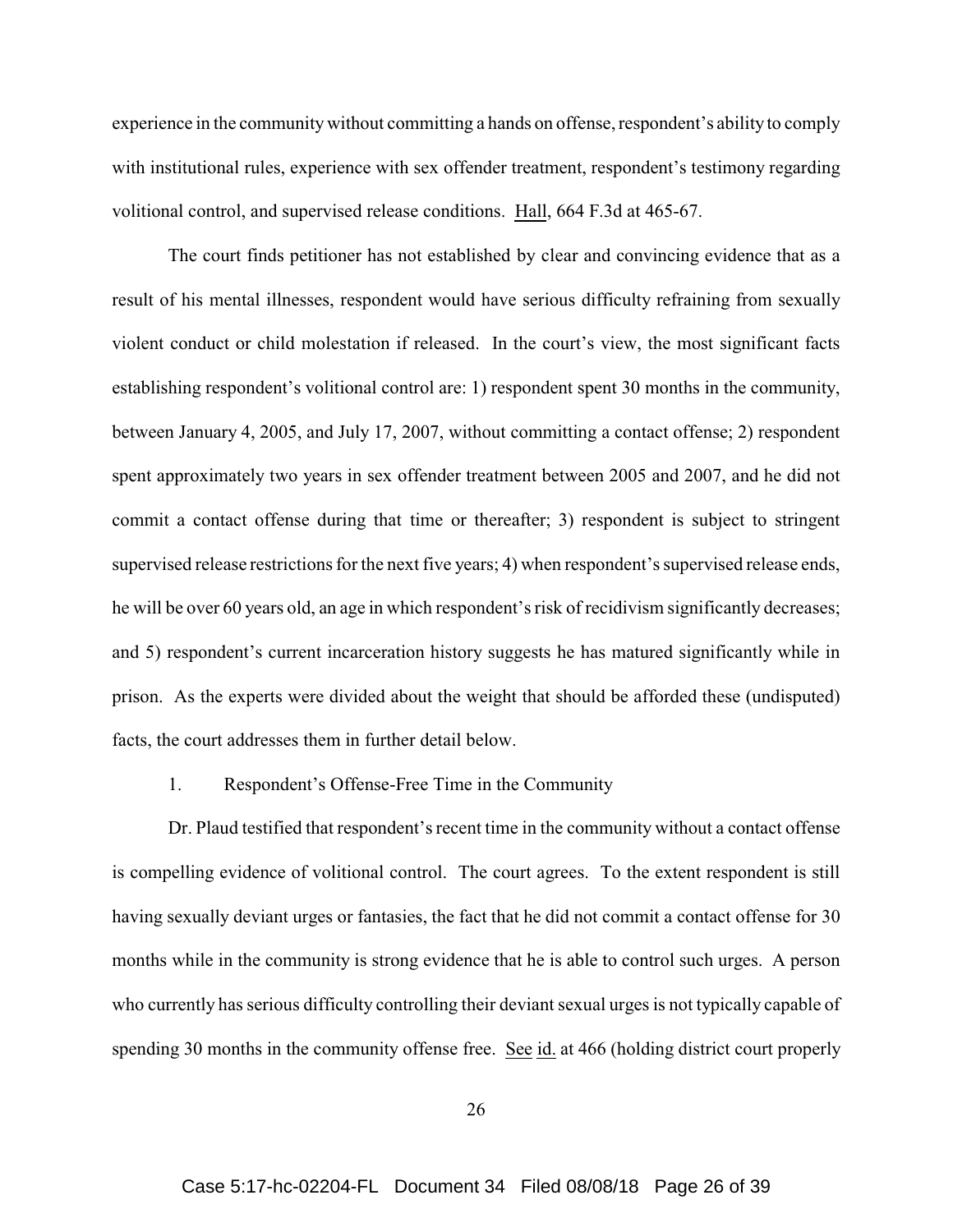considered 28 months of offense free time in the community as probative of volitional control).

 Drs. Ross and Malinek testified that respondent's time in the community should be discounted significantly (if not entirely) because respondent possessed child pornography during that time. The Adam Walsh Act, however, is only concerned with preventing contact offenses, and the court therefore rejects petitioner's argument that respondent's offense-free time in the community (as to contact offenses) should be discounted based solely on possession of child pornography. See id. (recognizing 28 months in the community without a contact offense is probative of volitional control even where respondent subsequently possessed child pornography).

Drs. Ross and Malinek's position also appears to be that possession of child pornography is a precursor to committing another contact offense because it evidences respondent is still experiencing deviant sexual urges. But they provide no empirical data suggesting a connection between possession of child pornography and future contact offenses. Indeed, experts in other § 4248 matters have testified possession of pornography "does not alone indicate a likelihood of a hands-on reoffense" and have "pointed to research suggesting that hands-on offenders who possess such materials have a lower recidivism rate than those who do not collect such materials." Hall, 664 F.3d at 465, 467. Additionally, as Dr. Plaud testified, respondent's history does not indicate he views child pornography as a precursor to committing contact offenses.

The court notes, with concern, that respondent was found in possession of toys, stuffed animals, and candy when he was arrested for the child pornography offenses. These materials could be used to groom children before sexual offending and thus his possession of them lends some support to Drs. Ross and Malinek's theory that possession of child pornography was a precursor to contact offenses. Respondent, conversely, told Dr. Plaud the items were for an art project, and he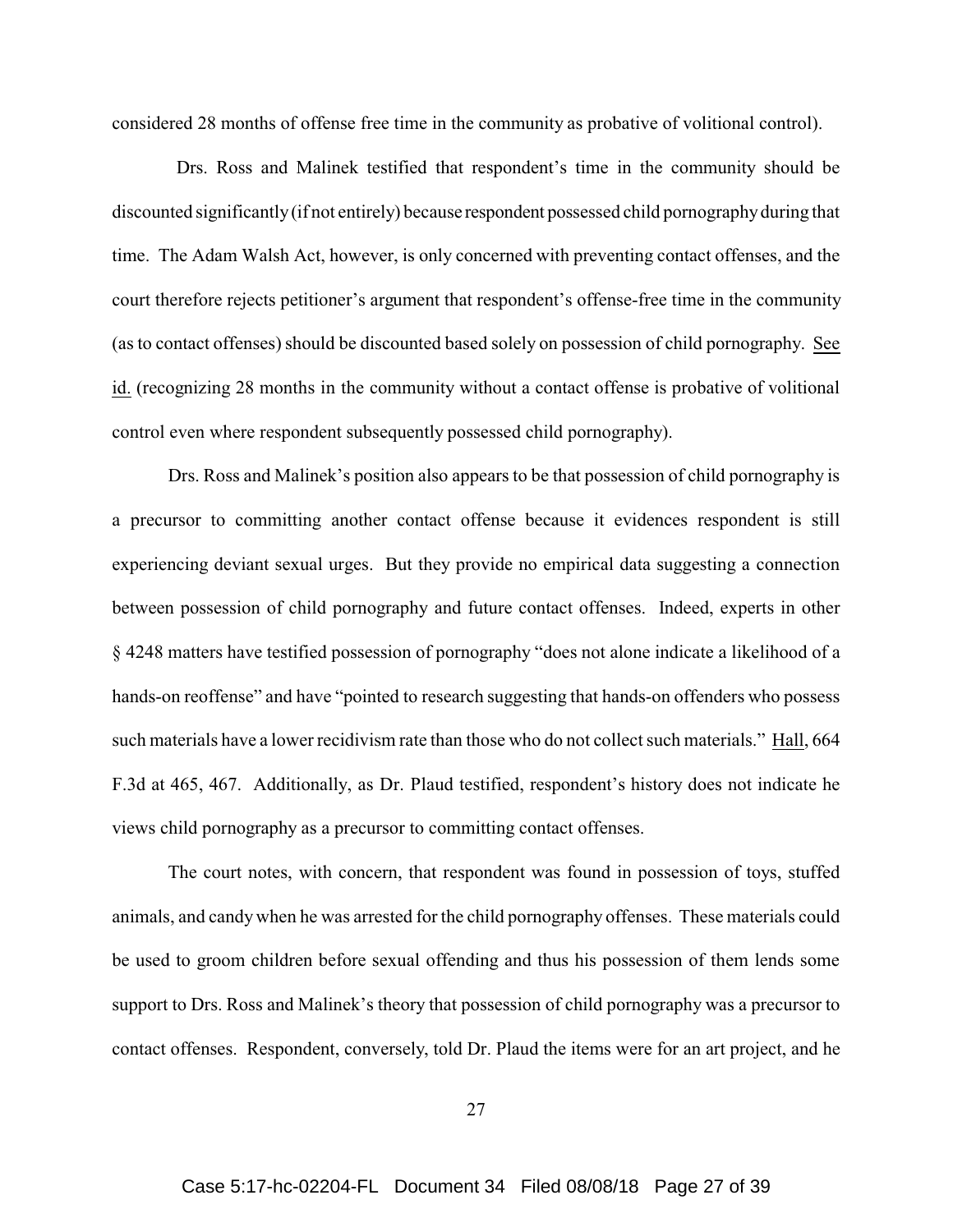intended to give them to his brother (who in turn would give them to his children) after the project was completed. (Plaud Report (DE 20) at 11). While the court agrees this is troubling evidence, the fact remains respondent spent 30 months in the community without a contact offense, and respondent's possession of potential grooming materials and child pornography standing alone does not discount that respondent exercised significant control over his urges while in the community.

# 2. Respondent's Previous Sex Offender Treatment

At hearing, respondent credibly testified about the benefits he received from sex offender treatment he participated in between 2005 and 2007. Respondent expressed significant remorse for his prior offenses, and explained how he planned to prevent himself from re-offending in the future. Respondent testified that he now understands his offense cycle, which begins with deviant sexual urges, progresses to grooming behaviors, and then to re-offending. Respondent further testified that he can now identify his risk factors, such as unsupervised contact with children or negative social influences, and thus stop the cycle before it progresses to reoffending. The court found respondent's testimony, including his expressions of remorse and his discussion of his relapse prevention plans, to be credible. As Dr. Plaud notes, respondent appears to have internalized at least part of his treatment because he did not commit a contact offense during treatment or after it ended.

Drs. Ross and Malinek testified respondent could not have internalized treatment because he possessed child pornography shortly after treatment ended.<sup>11</sup> The court agrees that respondent's possession of child pornography suggests respondent did not fully benefit from treatment. But respondent's lack of contact offending and his testimony at hearing (in which he discussed coping

<sup>&</sup>lt;sup>11</sup>Drs. Ross and Malinek testified that respondent's possession of child pornography means he was a "treatment" failure." As set forth above, the court disagrees with this characterization.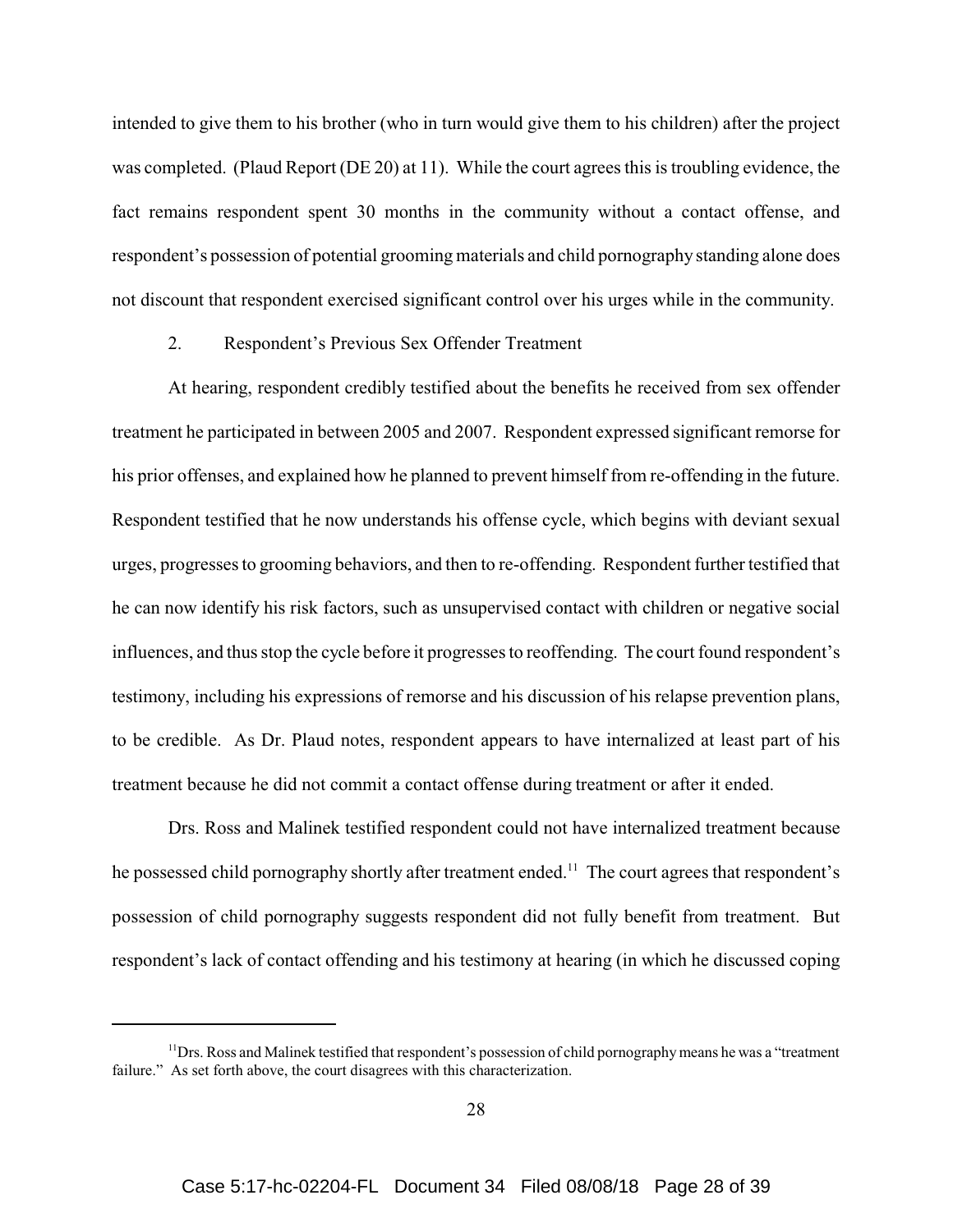strategies he learned over 11 years ago) suggest that he has internalized at least some coping strategies from his prior treatment.

Dr. Malinek also focused on respondent's refusal to attend sex offender treatment while in BOP custody, citing this fact as evidence that respondent does not have the necessary coping strategies to abstain from contact offenses and that he is resistant to further sex offender treatment. Respondent states that he refused to participate in BOP sex offender treatment on advice of counsel. (Resp't's Proposed Findings (DE 18) at 18). The court does not agree that respondent's refusal to attend BOP treatment indicates he is not motivated to attend post-release outpatient treatment. Respondent, on advice of counsel, presumably refused BOP sex offender treatment because any statements he provided in the course of such treatment could have been used against him in this civil commitment proceeding. See Antone, 742 F.3d at 167 n.12 (finding respondent's refusal to participate in BOP sex offender treatment cannot be held against him in § 4248 proceeding where "any treatment received would be at the cost of providing the Government with additional fodder to use against him [in forthcoming § 4248] proceedings").

Additionally, the court disagrees with Dr. Malinek's assessment that respondent does not have sufficient prior experience in treatment, or sufficient motivation to attend treatment, to succeed in the community. As set forth above, respondent has internalized numerous important coping strategies for avoiding contact offending in the community, and his mandatory outpatient sex offender treatment should be sufficient to cover any deficits. Respondent credibly testified at hearing that he enjoyed his prior treatment experience and intends to resume treatment after his release. Dr. Plaud also testified he believes respondent will devote himself to treatment if released.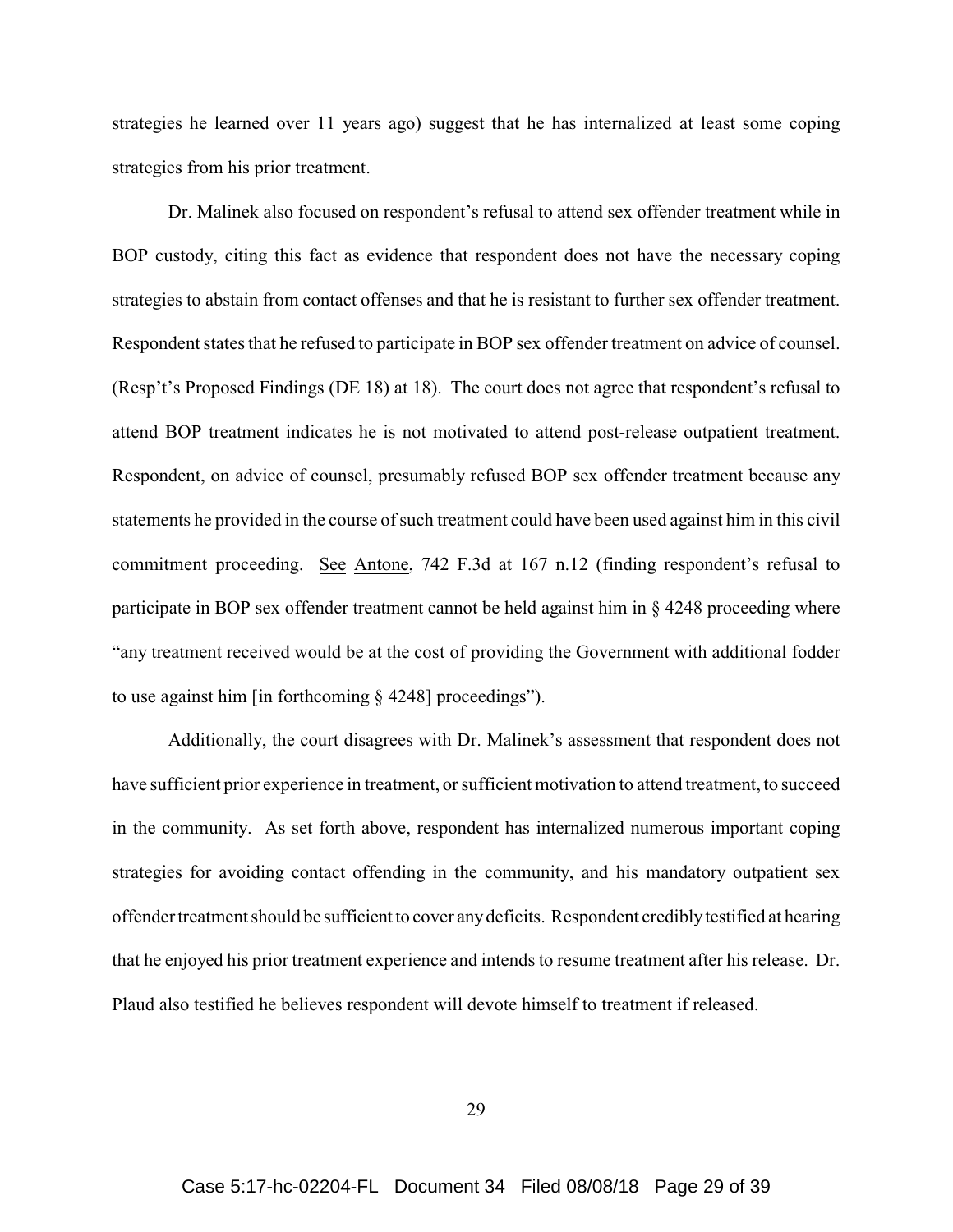### 3. Respondent's Supervised Release Conditions

As set forth above, respondent will be subject to stringent supervised released conditions upon release from BOP custody, for a period of five years. Conditions include, among others, mandatory sex offender treatment, refraining from contact with minors, refraining from viewing pornography, refraining from using electronic devices capable of connecting to the internet, and refraining from being present within 100 feet of places where minor children congregate, such as playgrounds and schools. (Pet'r's Ex. 5 at 3-4).

Drs. Ross and Malinek testified these conditions are not sufficient to mitigate respondent's risk of re-offense, in light of respondent's actuarial risk assessments (discussed further below), and respondent's prior "failure" while on supervised release. Dr. Ross also testified that respondent typically grooms minors in public shopping areas, not at playgrounds or schools, so GPS monitoring of respondent's whereabouts will not be a useful deterrent in this case.

While the court notes these concerns, respondent's extensive supervision conditions remain a protective factor in this case. Respondent risks violation of supervised release and return to BOP custody if he fails to attend treatment and otherwise comply with these stringent supervised release conditions. See Hall, 664 F.3d at 466 (noting district court properly considered "supervised release that includes substantial restrictions designed to prevent . . . reoffending" when weighing volitional control prong). And while it is true respondent violated the terms of his prior supervised release in 2007 by possessing child pornography, respondent has never had a contact offense while on supervision.

# 4. Respondent's Age

As noted, respondent will be over 60 years old at time he completes his five-year term of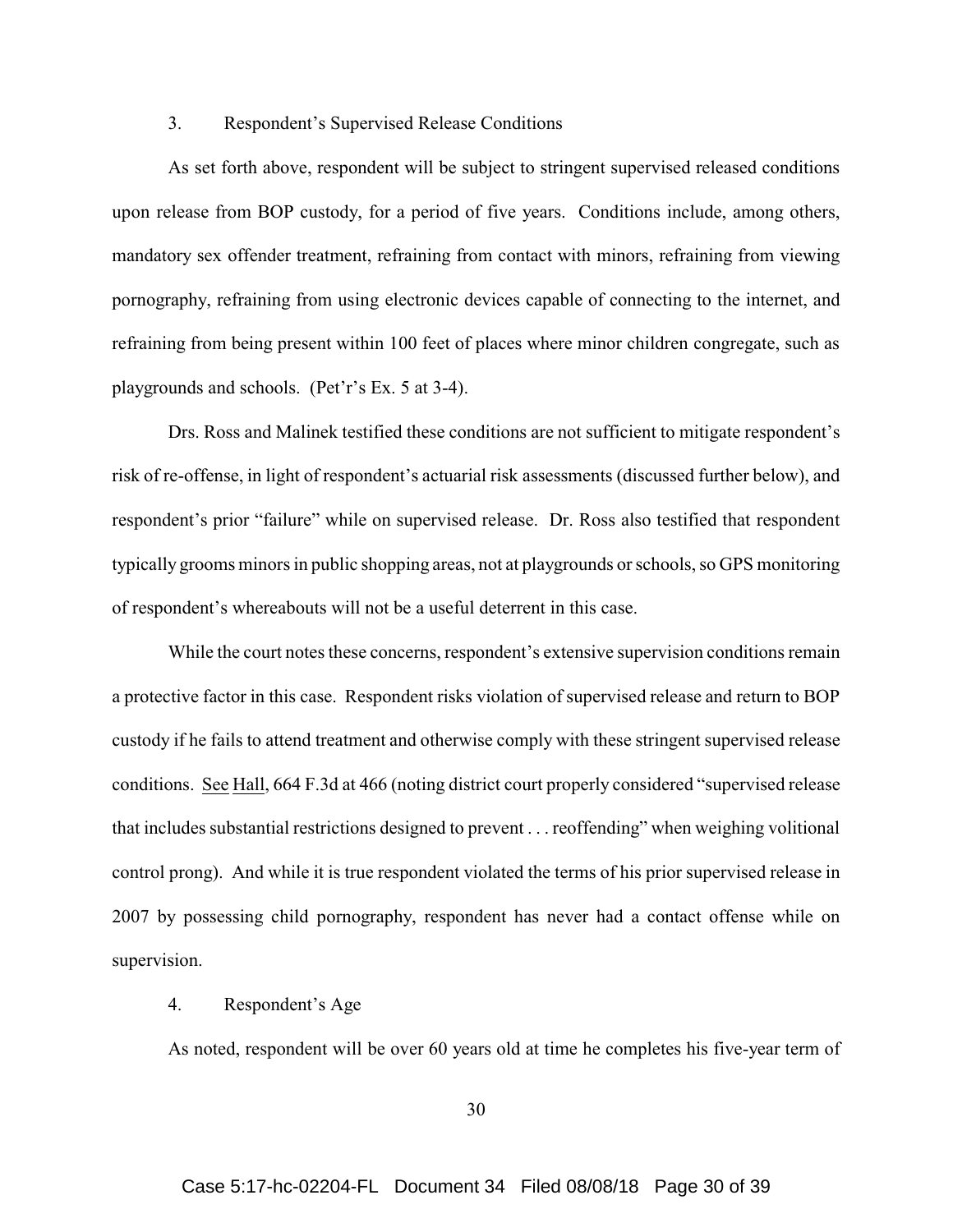supervised release. Dr. Plaud testified persuasively that individuals over age 60 are at significantly reduced risk of sexual re-offense, and that when age is considered in context of the other protective factors in this case set forth above, respondent's risk of re-offense is actually quite low. Some empirical data place the risk of re-offense for offenders over age 60 at less than 4%. (Plaud Report (DE 20) at 24).

Petitioner argues age is not a protective factor here because respondent has self-reported that he continues to masturbate two times per week, and thus his sex drive has not diminished. Dr. Malinek also testified respondent's age cannot overcome respondent's overall risk profile.<sup>12</sup>

The court finds Dr. Plaud's position that age is a significant protective factor in this case to be more persuasive. Respondent has shown remarkable volitional control over the past 20 years because he has not had any contact offenses during that time either while incarcerated or during his 30 months in the community. As Dr. Plaud notes, the issue is current volitional control, not current sex drive, and respondent's advanced age and increased maturity when considered in conjunction with the other evidence in this case support the view that respondent will not have serious difficulty refraining from re-offense if released.<sup>13</sup> (Id. at 2). The data provided by Dr. Plaud show that for the majority of sex offenders, risk of re-offense decreases significantly after age 60, and the government has not shown by clear and convincing evidence that such analysis should not apply to respondent. (Id. at 24).

The court also disagrees with Dr. Malinek's analysis that age cannot mitigate respondent's

<sup>&</sup>lt;sup>12</sup>The court addresses Dr. Malinek's actuarial assessments and risk analysis in further detail below.

 $<sup>13</sup>Petitioner also does not provide support for the implicit theory that age is a protective factor solely because$ </sup> sex drive decreases at age 60. Indeed, a number of factors independent of sex drive may contribute to lower recidivism rates after age 60. (See, e.g., Malinek Report (DE 16-1) at 41 (noting "criminal misconduct [in general] normally declines with age"))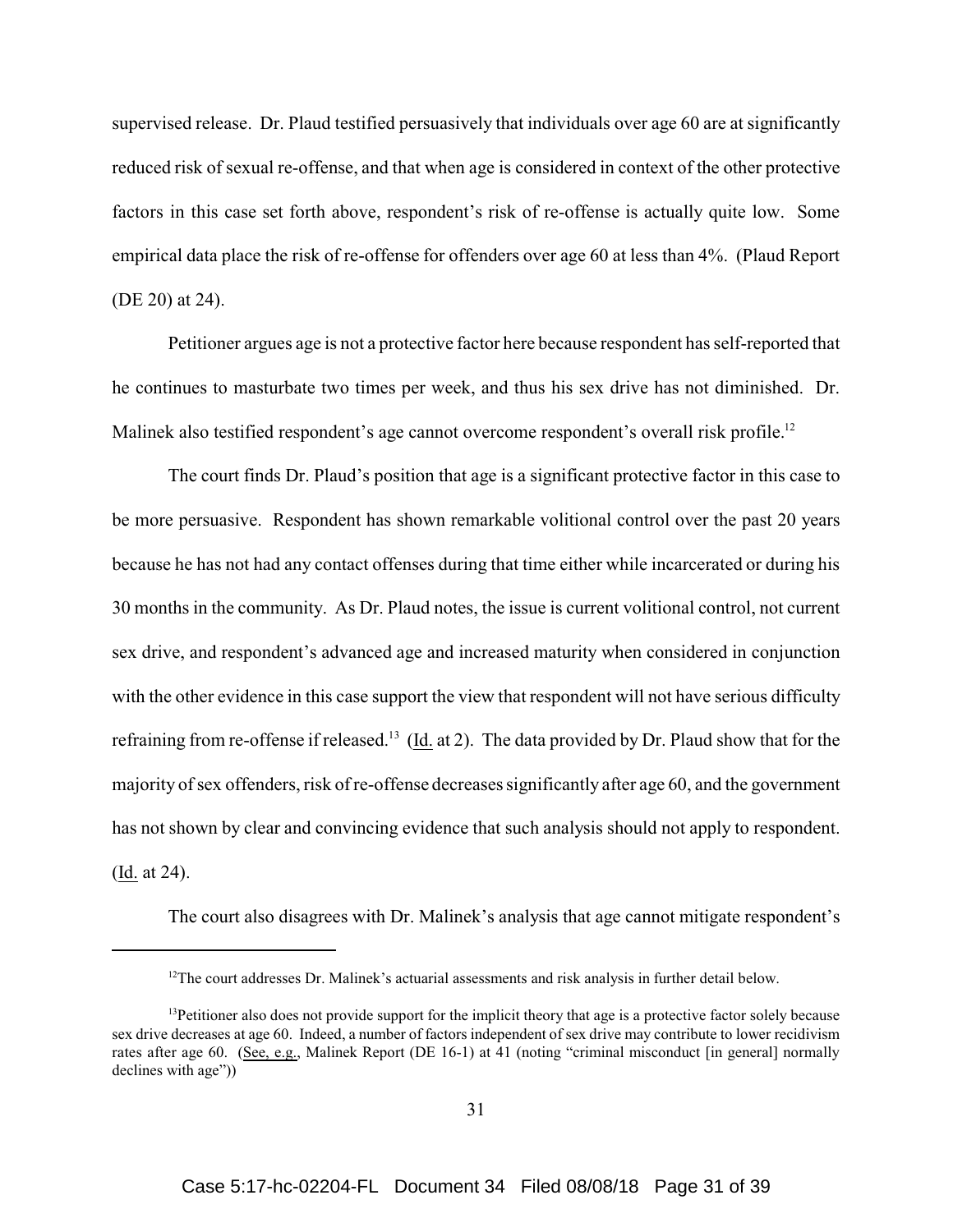overall risk profile. Respondent's time in the community without a hands on offense, his prior sex offender treatment and ability to identify coping strategies, his stringent supervised release conditions, and his incarceration history, when coupled with his advanced age, suggest petitioner's risk of re-offending is relatively low.

#### 5. Incarceration History

Finally, the court notes respondent has only incurred one disciplinary infraction, for possession of unauthorized items, in the past 10 years. Respondent's minor prison infractions suggest he has matured significantly during his time in BOP custody, and that he now has volitional control over his deviant sexual urges. As respondent emphasizes, he has not been found in possession of any inappropriate images of children<sup>14</sup> or other problematic material, such as written stories about sexual abuse of children, while in BOP custody. While Drs. Malinek and Ross emphasize many sex offenders are model prisoners but re-offend when released to the community, the court must consider respondent's prison behavior when examining the volitional control prong. See Antone, 742 F.3d at 169 (holding district court must consider respondent's subsequent growth after the subject offenses, even if such growth occurred while incarcerated).

At hearing, Dr. Ross testified that possession of unauthorized sewing materials should be considered a significant infraction because respondent altered prison uniforms such that inmates could conceal contraband. Possession of sewing materials may be a significant infraction, but the

<sup>&</sup>lt;sup>14</sup>As noted, prison officials found some images in respondent's cell of young adult males who appeared to be dressed as teenagers, which were later returned to respondent and were not introduced into evidence by the government. But even assuming respondent possessed sexually explicit images of adults dressed as teenagers, that conduct when considered in conjunction with respondent's otherwise relatively spotless record would not change the court's conclusion that respondent's incarceration history supports a finding that respondent has achieved volitional control. See Antone, 742 F.3d at 167 n.12 (characterizing possession of sexually explicit magazine as a minor prison infraction that standing alone cannot support a finding of lack of volitional control).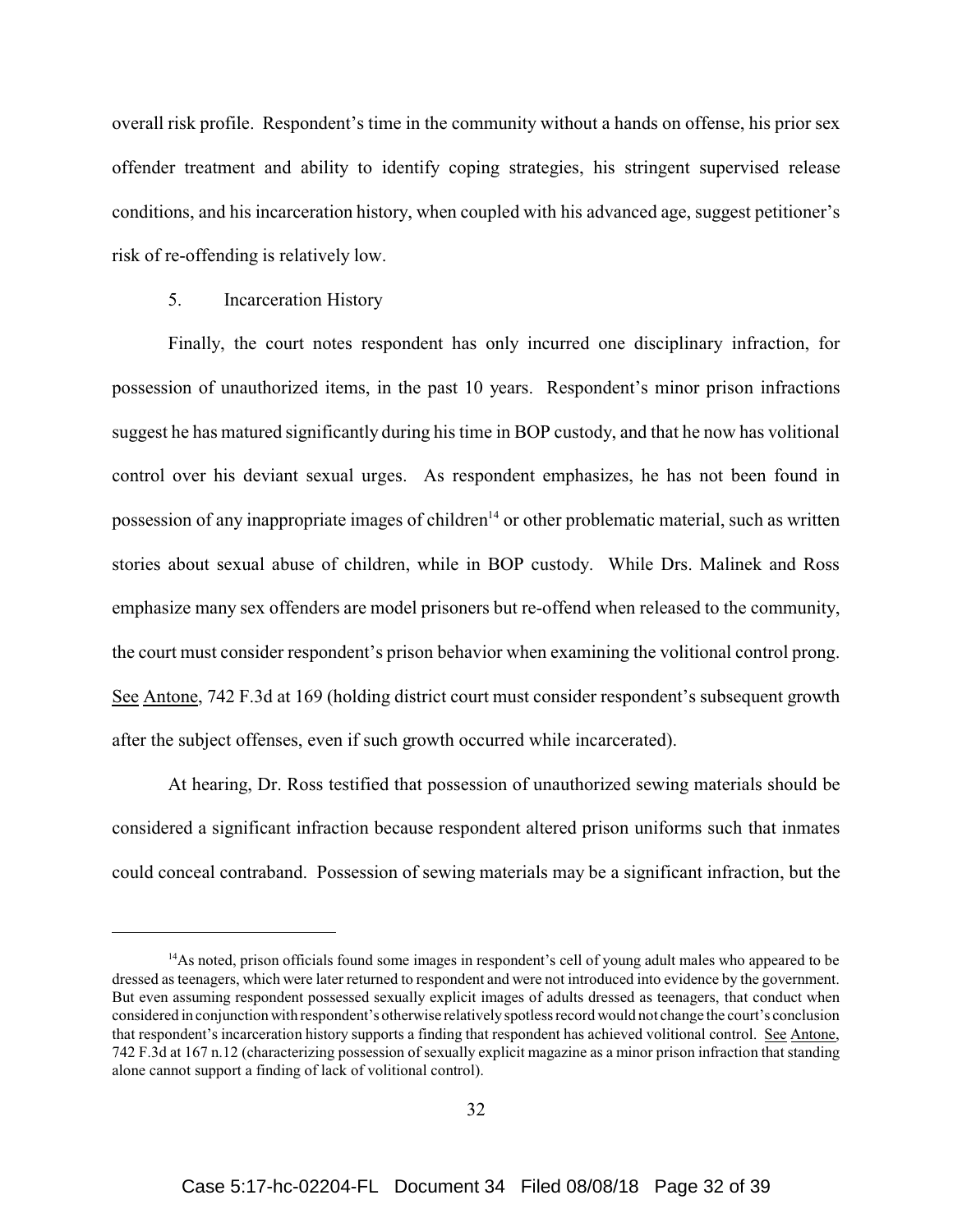fact remains respondent has only had one infractions during his entire 10-year sentence. In addition to his limited disciplinary infractions, respondent also has been consistently employed throughout his incarceration, earning largely positive performance evaluations. (Resp't's Ex. 9). As a whole, respondent's incarceration history demonstrates ability to conform to social norms, follow rules and regulations, and consistent growth and maturity. One infraction for possession of sewing materials is not sufficient to discount his entire record.

In his report, Dr. Malinek repeatedly cited to the alleged sexual harassment incidents, which purportedly occurred in 2015 and 2017, as evidence of lack of volitional control. (See, e.g., Malinek Report (DE 16-1) at 41 ("If he is unable to restrain himself from inappropriate sexual acting out in custody [referring to 2017 sexual harassment allegations], there are significant doubts that he would be able to do so in a less restrictive setting")). As set forth above, BOP itself found each of the alleged sexual harassments incidents were "unsubstantiated"<sup>15</sup> and petitioner has not otherwise presented the court with evidence they actually occurred. (See Resp't's Exs. 17, 19). Thus, the court does not consider them competent evidence in this matter.

### 6. Remaining Wooden Factors

The court next turns to the remaining relevant Wooden factors not specifically addressed above, including Drs. Ross and Malinek's actuarial assessments and risk factor analyses, cognitive distortions and deviant thoughts, and historical offenses.

Drs. Ross and Malinek evaluated respondent using actuarial assessments (the Static-99R and Static-2002R), finding respondent's risk of re-offense in five years to be between 25% and 30%

<sup>&</sup>lt;sup>15</sup>At least one of these findings may have occurred after Dr. Malinek drafted his report.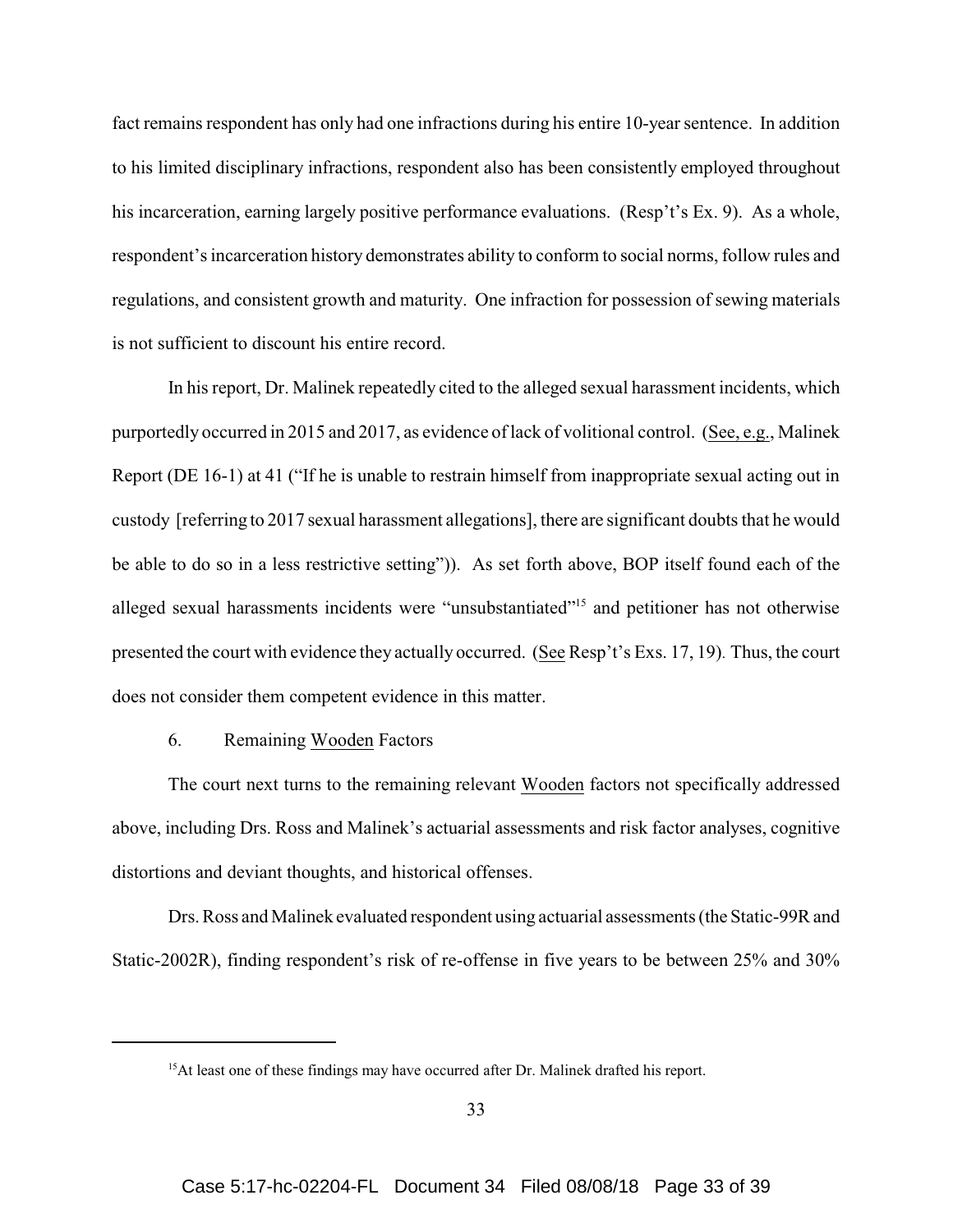within five years.<sup>16</sup> (Ross Report (DE 8-1) at 17-18; Malinek Report (DE 16-1) at 37-39). Drs. Ross and Malinek also evaluated respondent using static and dynamic risk factors, and found multiple risk factors present in this case, including, among others, sexual preoccupation, deviant sexual interest, lifestyle impulsivity, resistance to rules and supervision, negative social influences, and intimacy deficits. (Ross Report (DE 8-1) at 18-20; Malinek Report (DE 16-1) at 31-36).

The court has reviewed and considered Drs. Ross and Malinek's actuarial assessments and risk factor analyses, and concludes that these analyses cannot overcome Dr. Plaud's conclusion that respondent currently has volitional control and is not sexually dangerous to others. The Static-99R and Static-2002R scores did not take into account respondent's time in the community without a contact offense, his recent incarcerative behavior, his age, or his experience in sex offender treatment. Petitioner notes the actuarial assessments did not give respondent credit for offense-free time in the community, age over 60, or completion of sex offender treatment because he possessed child pornography while in the community, he has not yet reached age 60, and he did not formally complete treatment. As noted above, however, respondent's time in the community without a contact offense is significant evidence of volitional control, respondent completed nearly two years of sex offender treatment (and only stopped participating when the contract was not renewed), and respondent will be on stringent supervised release conditions until age 61.

Moreover, even if the court were to fully credit Drs. Ross and Malinek's estimate that

<sup>&</sup>lt;sup>16</sup>Respondent's estimated recidivism risk on the Static-2002R was  $34.3\%$  in five years, slightly higher than  $30\%$ . But according to Dr. Malinek, respondent's score on the Static-99R produced an estimated recidivism risk of 25.7% in five years, so the court averaged these two figures to produce a ceiling of 30% risk of recidivism at five years. Drs. Ross and Malinek further estimated respondent's recidivism risk to be approximately 35% to 40% at 10 years. Dr. Plaud testified, however, that the most reliable Static-99R/Static-2002R data involves five-year recidivism rates, and Drs. Ross and Malinek did not contest that assessment. Accordingly, the court uses the data for the five-year recidivism risk in this case.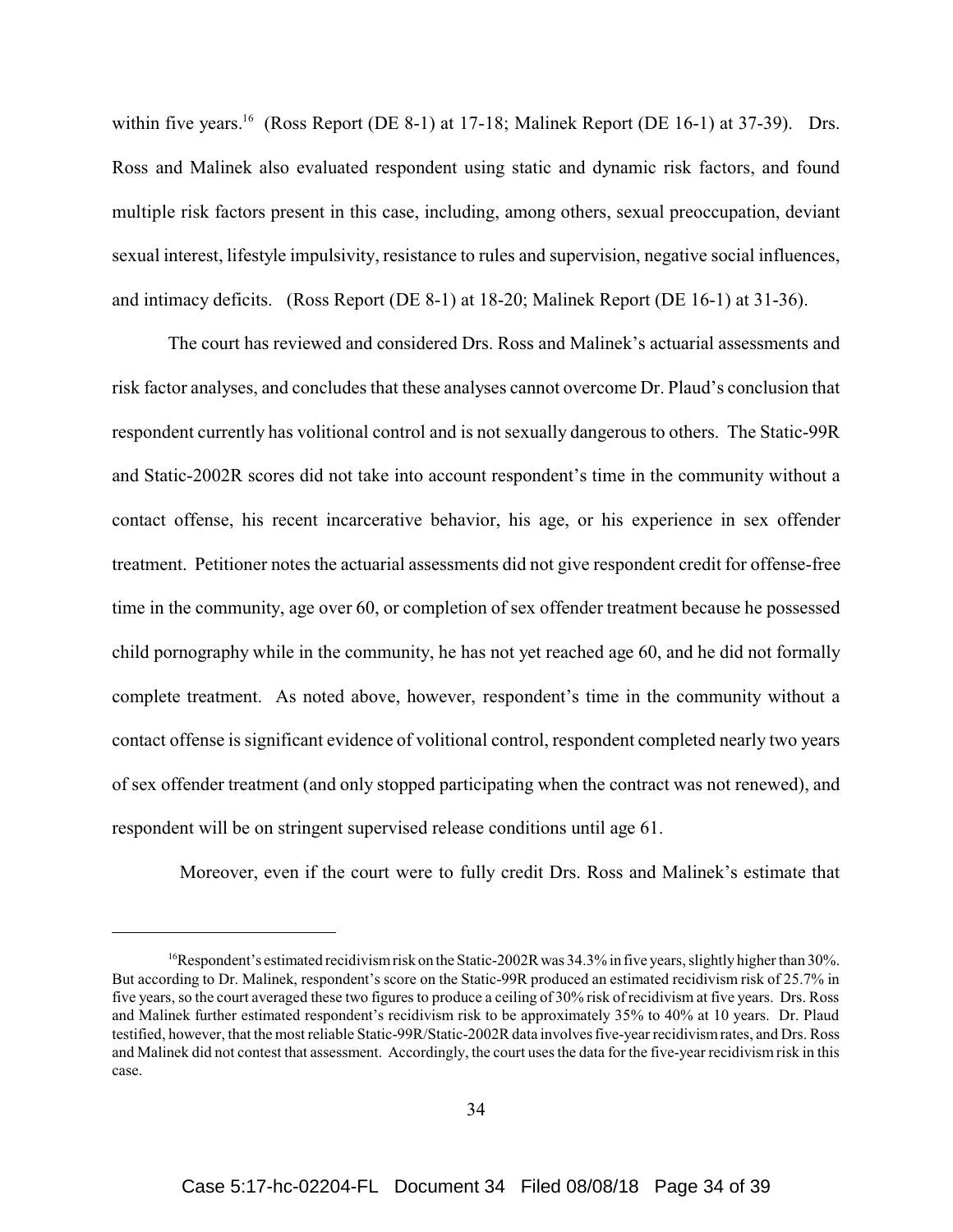respondent's risk of re-offense is 30% at five years (and it does not, for the reasons explained above), that still leaves a greater than 70% chance respondent will not re-offend. Given the evidence of volitional control in this particular case set forth above, the actuarial assessments do not leave the court with a definite and firm conviction respondent will commit another contact sex offense if released.

As to Drs. Ross and Malinek's risk factor analysis, the court notes that many of these factors were scored using primarily historical data, including negative social influences, lifestyle impulsivity, resistance to rules, and intimacy deficits. As set forth in detail above, respondent has largely complied with BOP rules during his most recent 10-year incarceration, suggesting he currently does not have lifestyle impulsivity or resistance to rules. At hearing, respondent also credibly testified that he actively attempts to avoid negative social influences in prison.<sup>17</sup> And as respondent has been incarcerated for the past ten years, current intimacy deficits do not provide evidence of lack of volitional control. Moreover, as Dr. Plaud persuasively explained in his report, the predictive validity of many risk factors (including sexual deviation) significantly decrease when an offender approaches age 60. (Plaud Report (DE 20) at 24). Accordingly, the risk factor analyses do not provide strong evidence of current lack of volitional control or otherwise significantly affect the court's conclusion that respondent currently does not present a high risk for re-offense.

The parties also dispute whether respondent has cognitive distortions about his sexual

 $17$ Dr. Ross testified that BOP records indicate respondent recently corresponded over email with an individual who has previously been convicted of a sex offense. Dr. Ross also testified, however, that the content of the conversation was not deemed to be risk relevant. In the absence of more evidence about the content of the correspondence or how this particular individual is a negative social influence, the court cannot give this testimony any weight. The court's understanding is that sex offender treatment involves participation in group therapy with other sex offenders and that reformed sex offenders can be important components of an offender's support network, so mere contact with other individuals who have previously been convicted of sex crimes standing alone does not evidence negative social influences.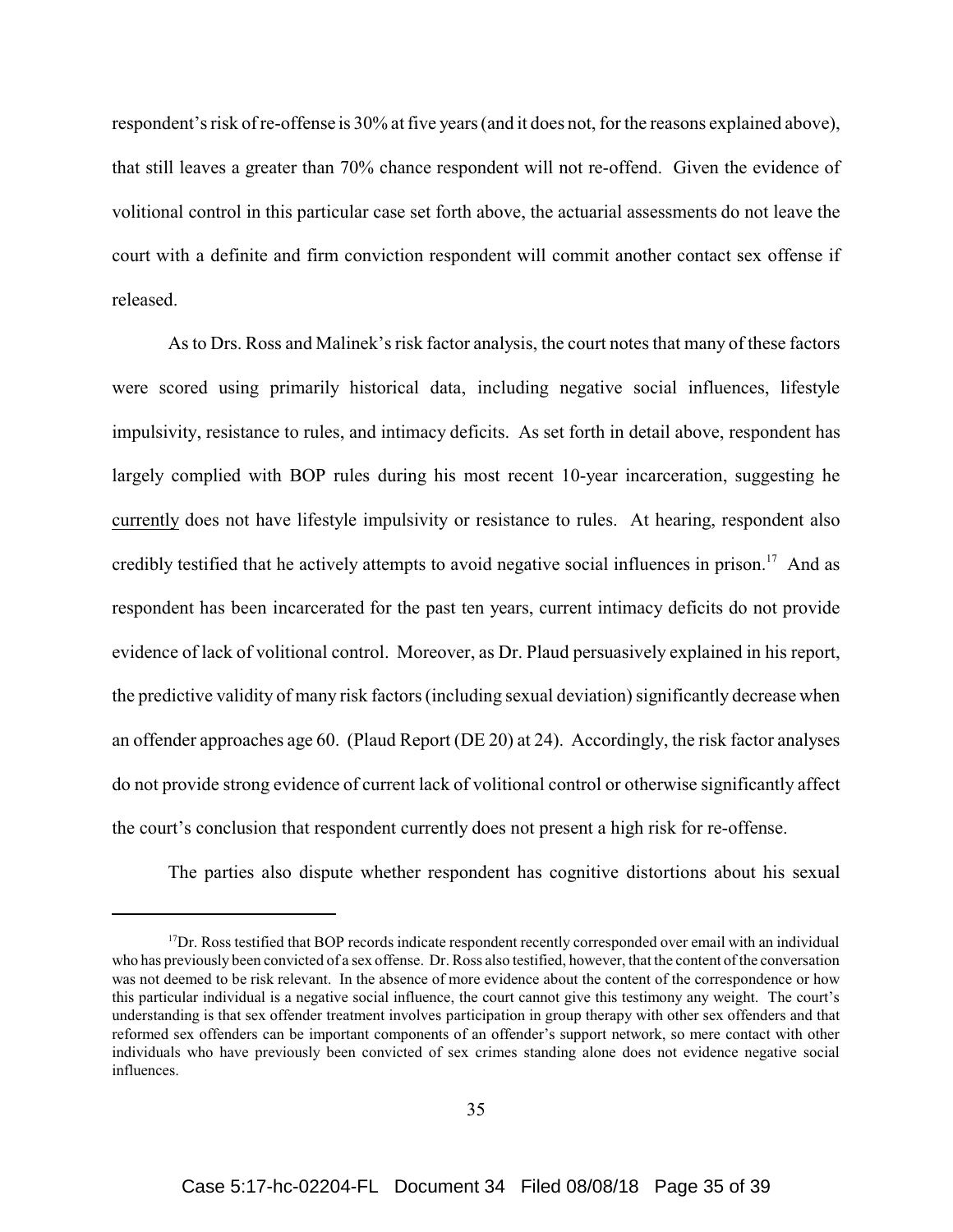offending. At hearing, Drs. Ross and Malinek testified that respondent blames others for committing the offenses, including O'Brien, the co-defendant in the 1996 offenses, and his 2007 significant others. In contrast, respondent testified that he took full responsibility for his offense conduct, including possession of child pornography, and that he was "incredibly" remorseful that he had hurt children. While respondent testified that his co-defendant, O'Brien, influenced his decision to approach children and make sexual advances, respondent repeatedly reaffirmed that he was responsible for abusing the children. The court finds respondent's comments were credible. And as Dr. Plaud notes, there is no evidence in the record suggesting respondent blames his actual victims, or otherwise currently believes they invited his sexual advances.<sup>18</sup> Accordingly, the court finds no evidence of current cognitive distortions that would affect respondent's ability to refrain from future sexual offenses.

Against the foregoing analysis, the court must weigh respondent's prior offense conduct, and historically-based risk factors. See Caporale 701 F.3d at 142 n.7 ("For a court assessing the likelihood of recidivism upon a respondent's proposed release among the general public, an examination of the respondent's criminal conduct undertaken in the same setting though having occurred a number of years past may be the most probative predictor."). There is no dispute respondent committed heinous and reprehensible contact offenses against vulnerable children, albeit

 $18$ At his deposition, respondent testified that he would not have abused B.H., the 12 year-old prepubescent boy from respondent's 1987 offenses, if J.W. had "not brought him around." (Resp't's Ex. 3 at 53:1-15). But respondent also emphasized, "I was absolutely wrong to do anything with either [J.W. or B.H.]." (Id.) Additionally, respondent's deposition and hearing testimony, when considered as a whole, does not suggest respondent blames any of his victims or otherwise believes O'Brien or his 2007 significant others forced him to commit any of these offenses. (See, e.g., id. at 80:6-10 (discussing O'Brien, "[t]he man gave me money, gave the kid money, and we produced the film. I was in it. I'm just as much to blame as him."); id. at 121:10-15 ("Looking back on that, I should have never gotten involved with them, those young males, 19 and 25 years old. Is it my fault? I'll take responsibility. I had it. I can't say they coerced me into it  $\dots$ .")).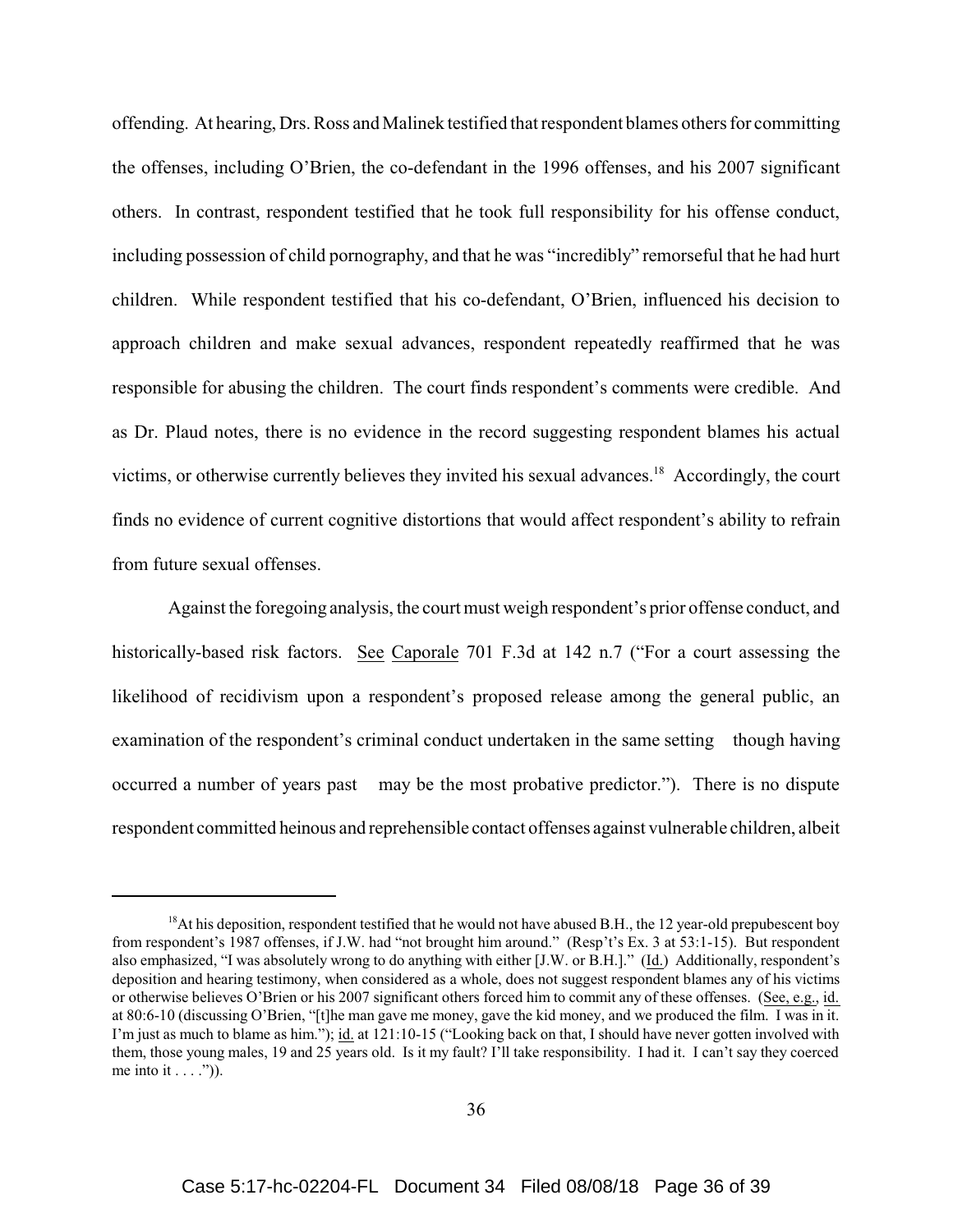over 20 years ago. Moreover, as petitioner notes, the offenses were committed multiple times over a period of time constituting the majority of respondent's non-incarcerated adult life. These historical offenses, when considered together with respondent's history of sexual preoccupation, deviant thought patterns, negative social influences, resistance to rules, and the actuarial risk assessments, obviously weigh in favor of commitment. When weighed against the more recent evidence of volitional control set forth above, however, the court is not left with a definite and firm conviction that respondent currently would have serious difficulty in refraining from sexually violent conduct or child molestation if released.

Finally, the court notes this case is not materially distinguishable from the facts in United States v. Hall, a case in which the Fourth Circuit affirmed the district court's order finding respondent was not a sexually dangerous person under the Adam Walsh Act. In Hall, the Fourth Circuit described the evidence on the volitional control prong as follows:

As noted above, the district court clearly considered and weighed the testimony of the experts and of Hall. The experts considered actuarial tests, psychological tests, and Hall's individual circumstances, and made clinical judgments based upon their evaluations. The actuarial tools relied upon by the experts yielded a group recidivism rate of individuals who scored similarly to Hall in the moderate to moderate-high range. Depending upon the group to which Hall was compared and the particular test employed, the range spanned from approximately a 10% to 36% recidivism rate over a ten-year period. In the end, however, the core of the experts' disagreement centered not so much on the actuarial tools or the group rates of recidivism, as it did on the results of Hall's psychological tests, his individual circumstances, and the experts' respective interpretations of whether and to what extent Hall's circumstances affected his ability to control his sexual urges towards prepubescent children.

As noted by the district court and Dr. Rosell, Hall has had a limited number of hands-on child molestation offenses and victims, particularly when compared to other pedophiles. And while the record evidence indicates that Hall had somewhat limited success in various sex offender treatment programs, it is undisputed that Hall participated in such treatment and was instructed in, among other things, coping skills to deal with his pedophilia. In sum, Hall was convicted of two offenses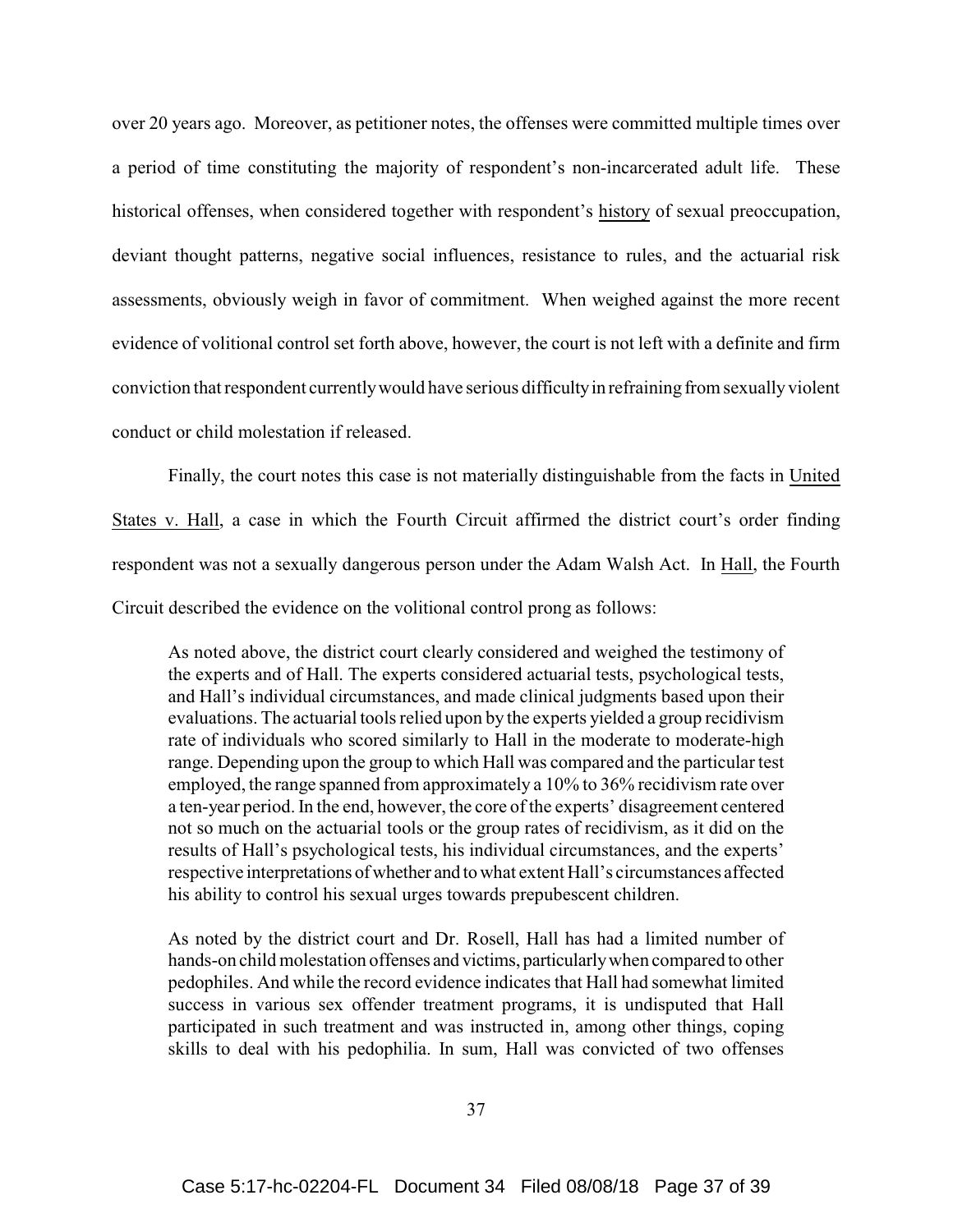involving child molestation, his last child molestation offense occurred in 1999, and he spent a total of approximately twenty-eight months in the community (between April 2004 and January 2007), after completing the sex offender treatment program at FCI Butner, without any reported hands-on child molestation offense.

Additionally, the district judge who was in a position to observe Hall's testimony, found him to be credible, and relied upon his testimony in making his findings. Hall testified that he is remorseful, understands the damage he caused his prior victims, and understands the risks of reoffense. He also testified that he has developed coping skills to keep him from acting upon his impulses, and that he employed these coping strategies while in the community on supervised release. Finally, Hall faces a 25 year period of supervised release that includes substantial restrictions designed to prevent his reoffending and the risk of life imprisonment if he does reoffend. Thus, while the district court found Hall's time in the community without reoffense "to be a persuasive factor that Mr. Hall will not recidivate," it is clear to us that the district court did not place exclusive or controlling weight upon this single factual finding.

Finally, we cannot say that the district court's finding that Hall is not sexually dangerous is clearly erroneous. Weighed against the evidence found most persuasive by the district court was Hall's troubling history of failing to comply with institutional rules and supervised release conditions, as well as his continued sexual interest in pictures and drawings of prepubescent children. As the experts noted, Hall's pedophilia and antisocial personality disorder have led him to continue to break rules and to seek out inappropriate sexual materials. Dr. Arnold and Dr. Demby placed great weight upon this non-contact misconduct as evidence that Hall would also have serious difficulty refraining from acting upon his pedophilic urges if released. Dr. Rosell, however, testified that Hall's non-contact misconduct does not alone indicate a likelihood of a hands-on reoffense, and concluded that Hall's behavior while confined at FCI Butner was not sufficient, in his opinion, to overcome the other circumstances that indicated that he would not likely reoffend. The government presented no evidence upon which we could conclude that Dr. Rosell's interpretation of Hall's possession of these materials was unreasonable, and the district court did not clearly err in crediting Dr. Rosell's opinion over those of Dr. Arnold and Dr. Demby.

United States v. Hall, 664 F.3d 456, 466 67 (4th Cir. 2012). Here, similar to the evidence relied upon in Hall, respondent's most recent contact offense was over 20 years ago, respondent spent 30 months of that time in the community without committing a contact offense, respondent has previously engaged in sex offender treatment and can articulate his risk factors and relapse